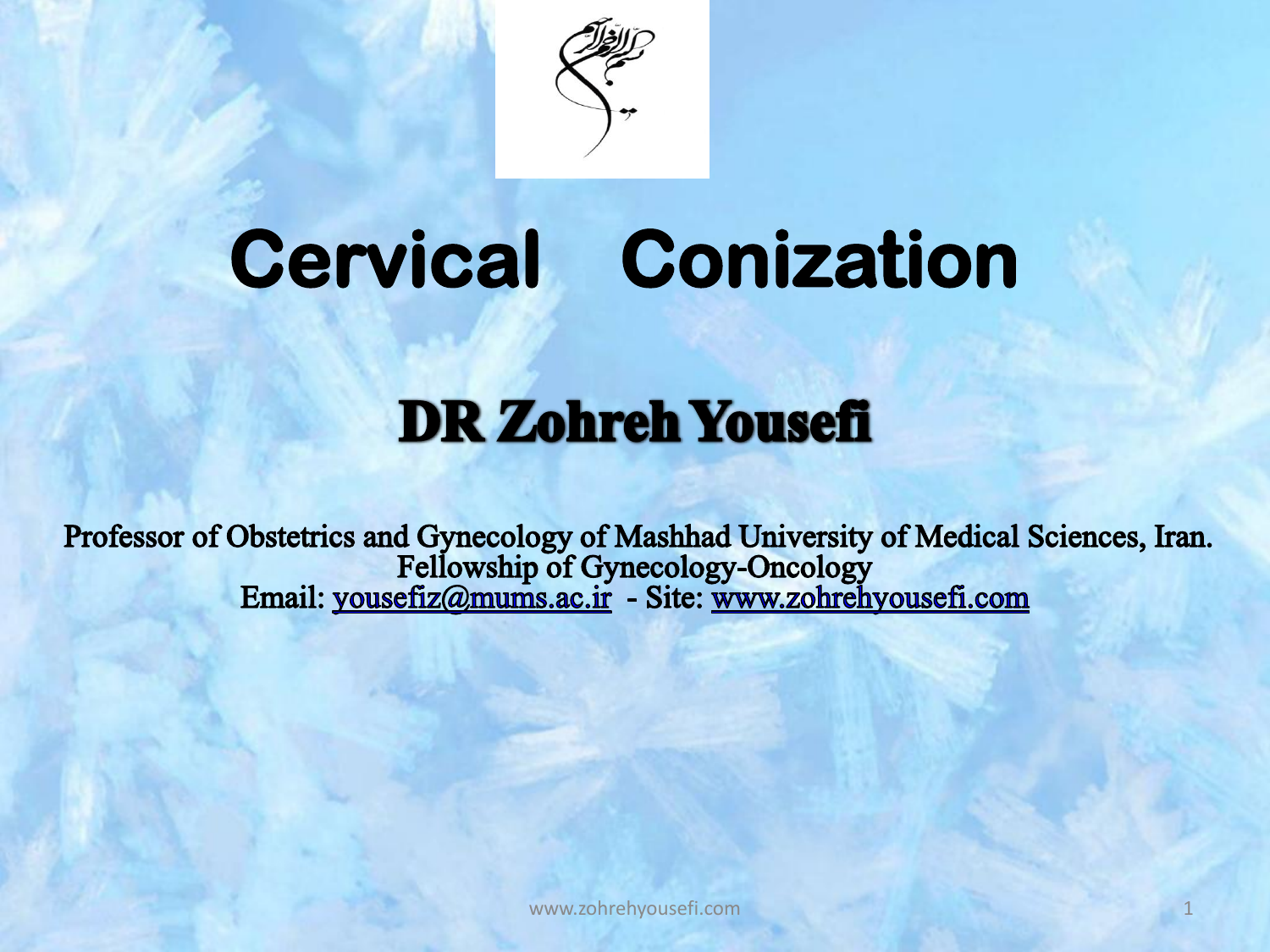Cone Biopsy is a surgical procedure with removal of a cone shaped portion of the cervix

The extent of involvement of epithelium on the ectocervix has been clearly demarcated by colposcopy

Lugol's iodine solution aids in this determination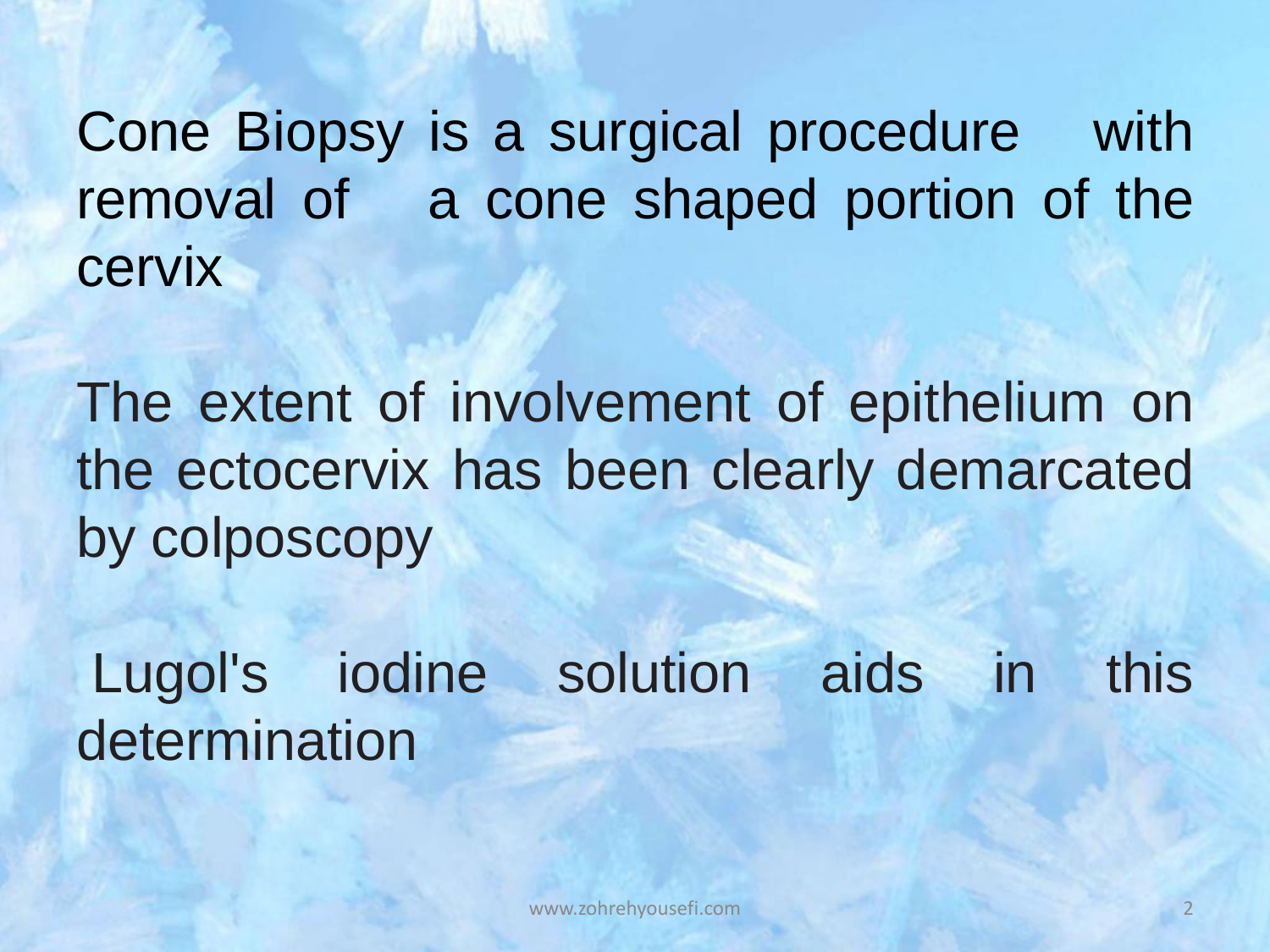The endocervical canal is sounded to guide the direction and depth of the excision

This incision does not need to be circular but should accommodate excision of all atypical epithelium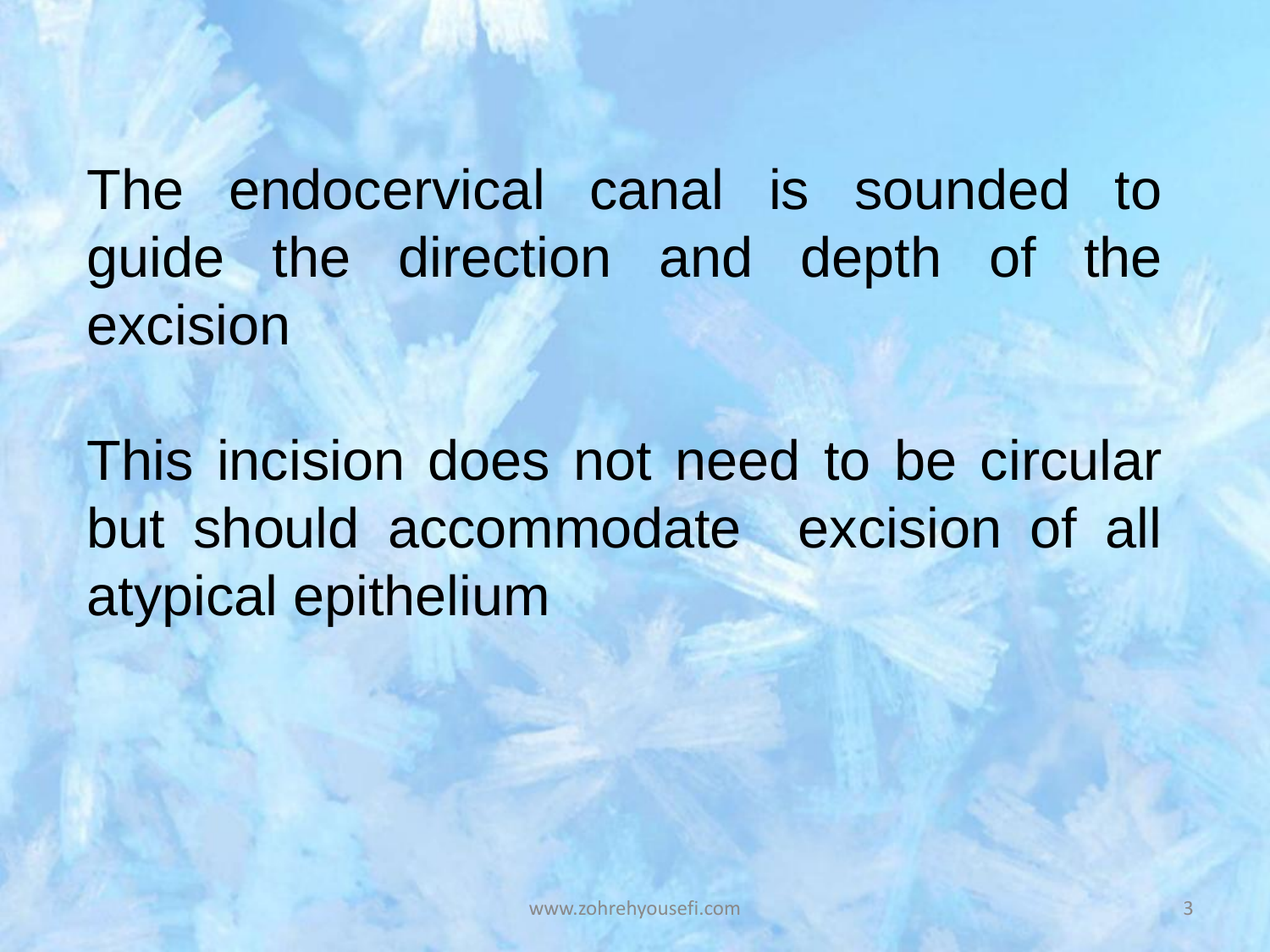The extent of excision must be adjusted according to individual needs

A small amount of normal tissue around the cone-shaped wedge of abnormal tissue is also removed so that a margin free of abnormal cells is left in the cervix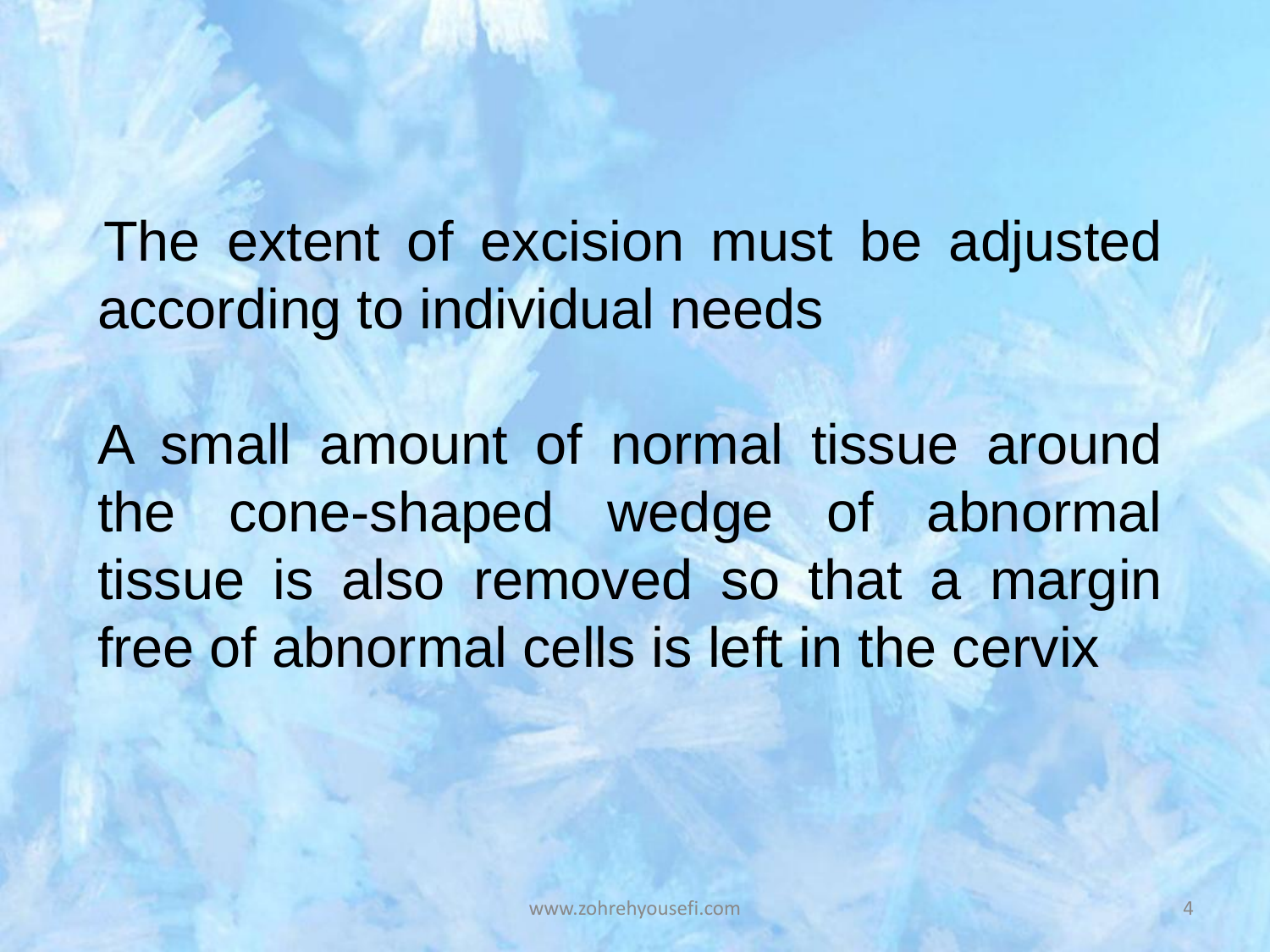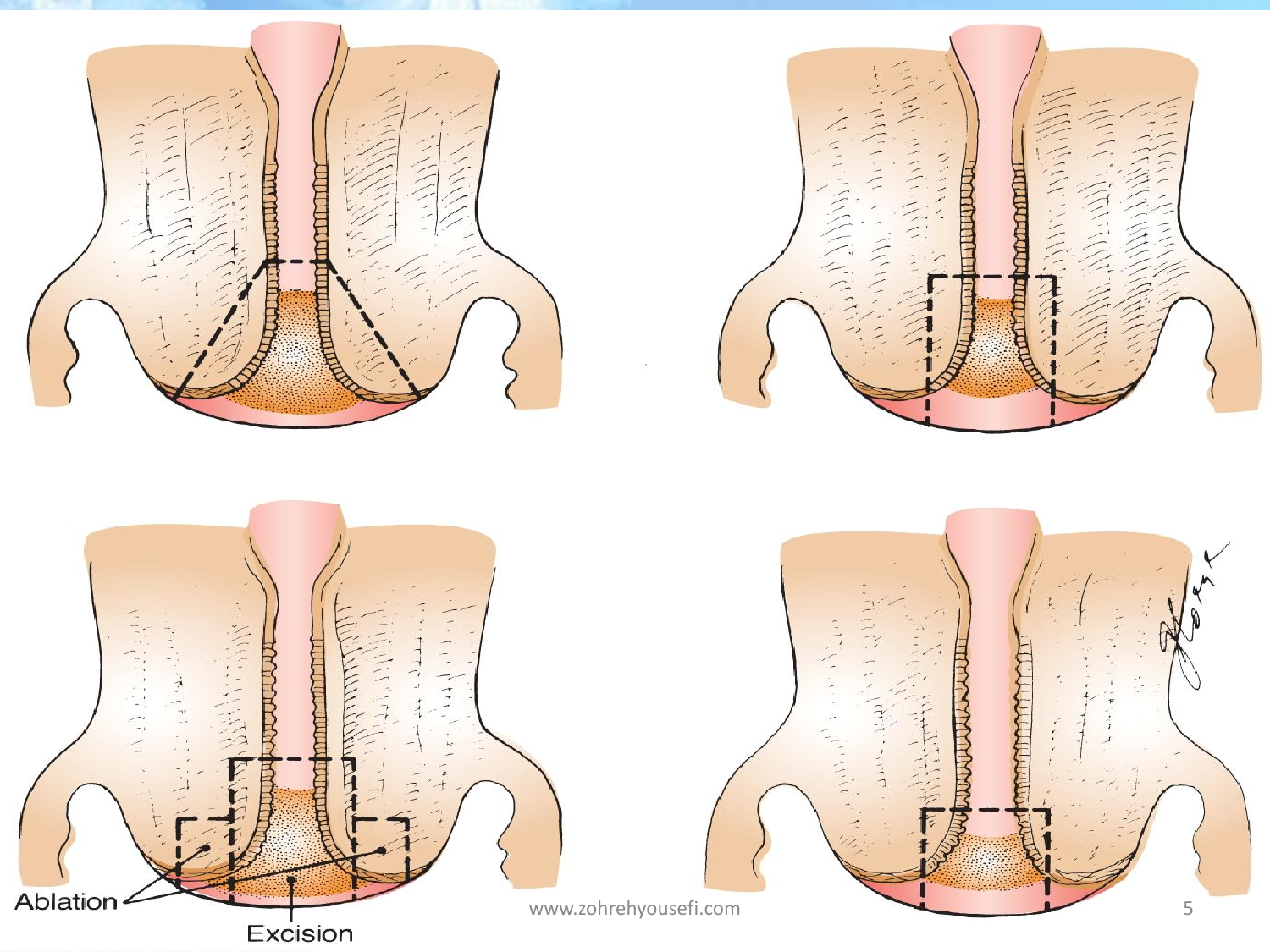The excised specimen is tagged at the 12 o'clock position using suture to allow for

proper orientation by the pathologist

conization can provide more exact pathological information particularly

in the evaluation of CIN grading

and stromal invasion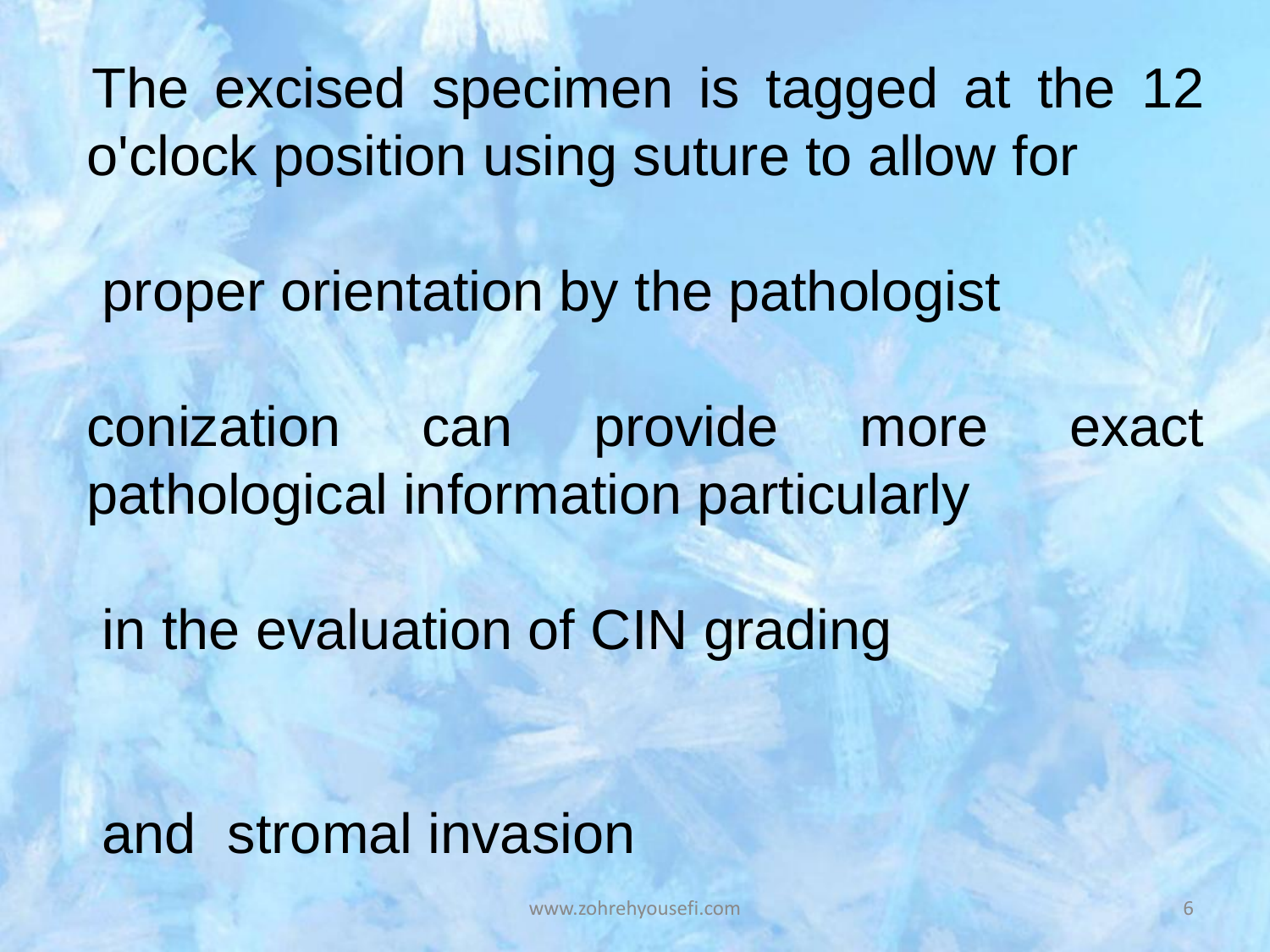#### **Start of cone biopsy**



An exocervical circumferential incision is initiated. Courtesy of William J Mann, Jr, MD.

www.zohrehyousefi.com *UpToDate* 7

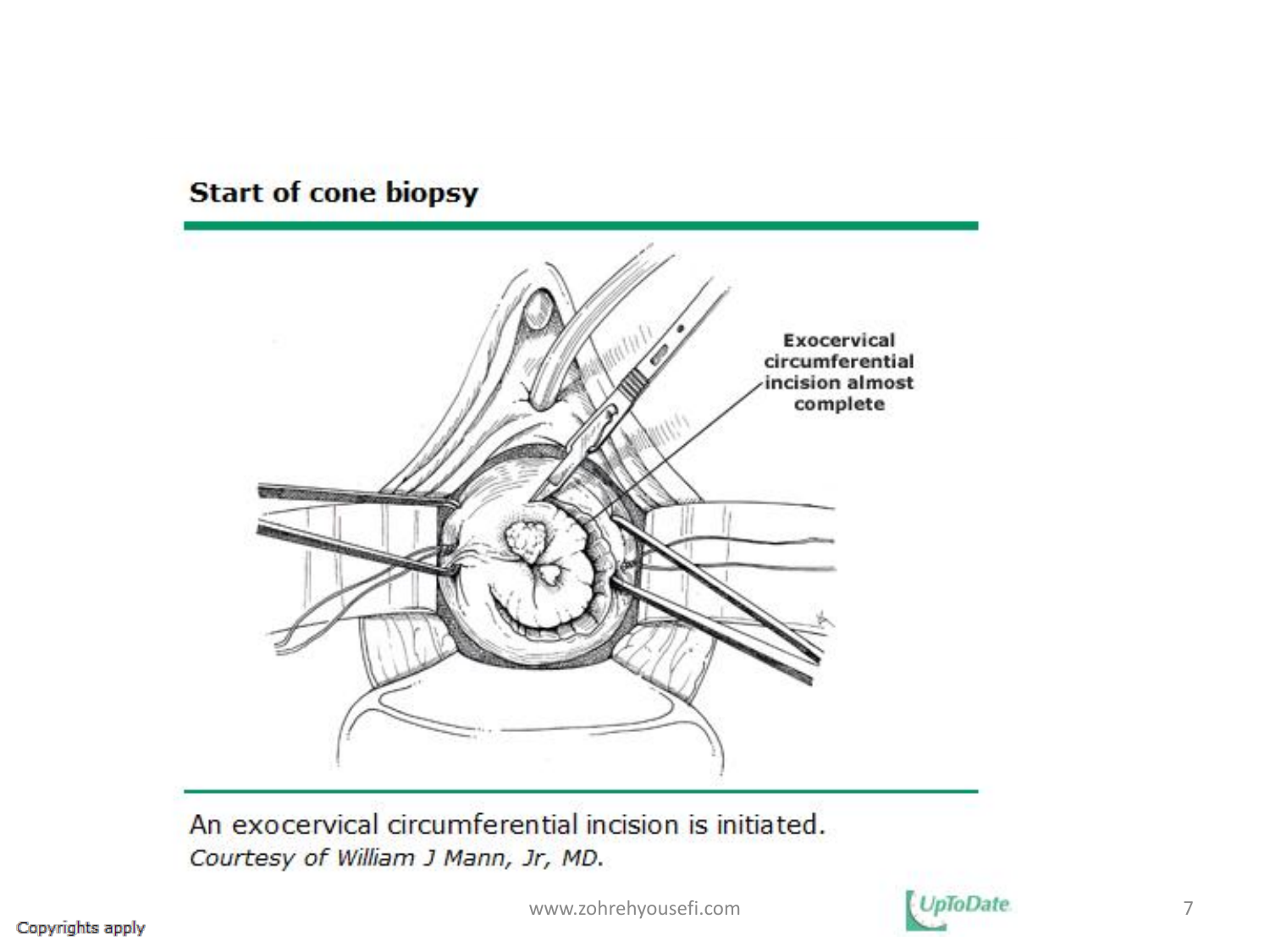### High endocervical involvement fairly accurately is possible

Obtaining cytology specimens by performing endocervical curettage or by with an endocervical brush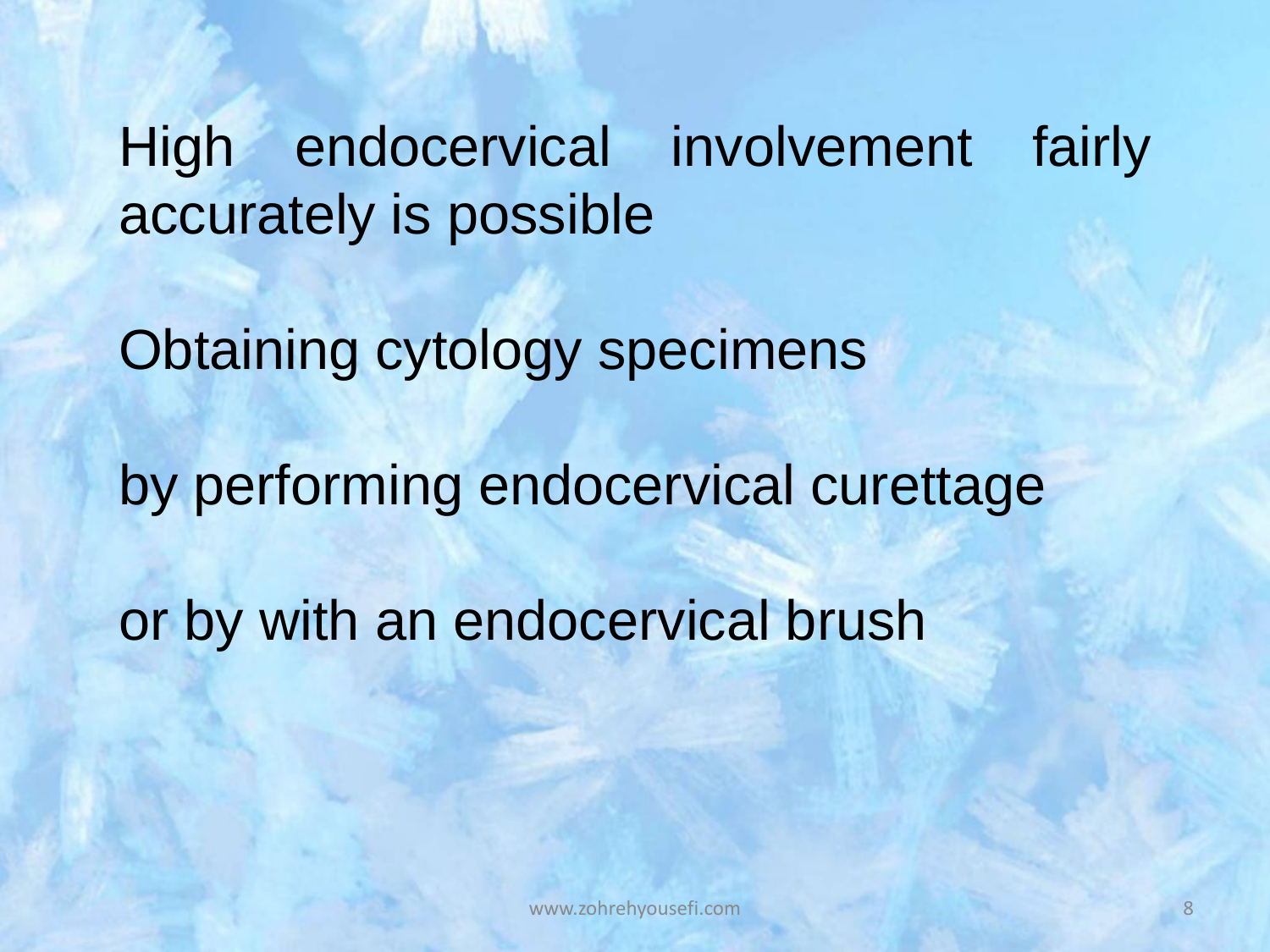A fractional curettage of the

endocervical canal and endometrium

to exclude residual squamous

or glandular disease

of the upper endocervical canal

or of the endometrium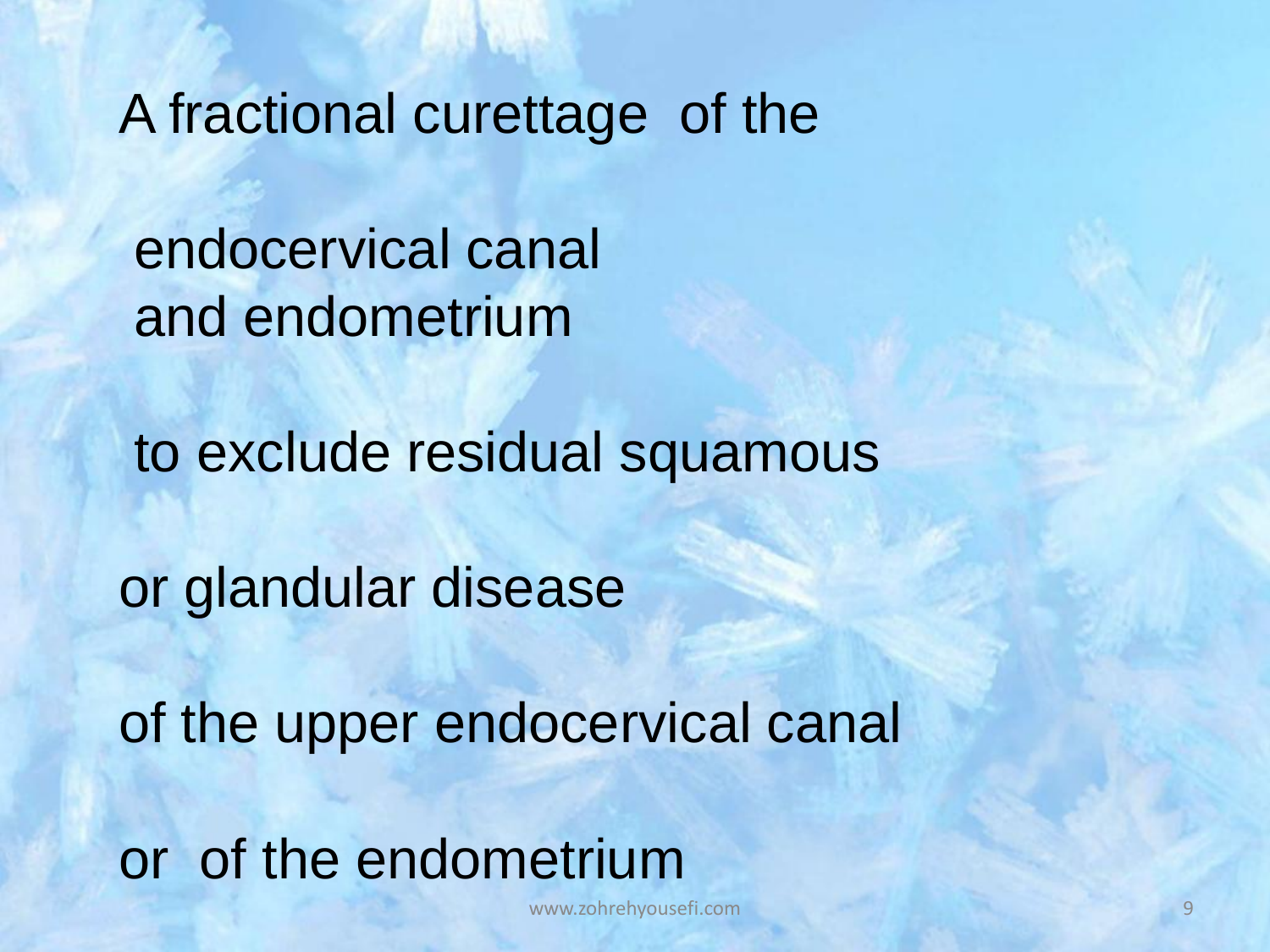

**C Mayo Foundation for Medical Education and Research. All rights reserved.**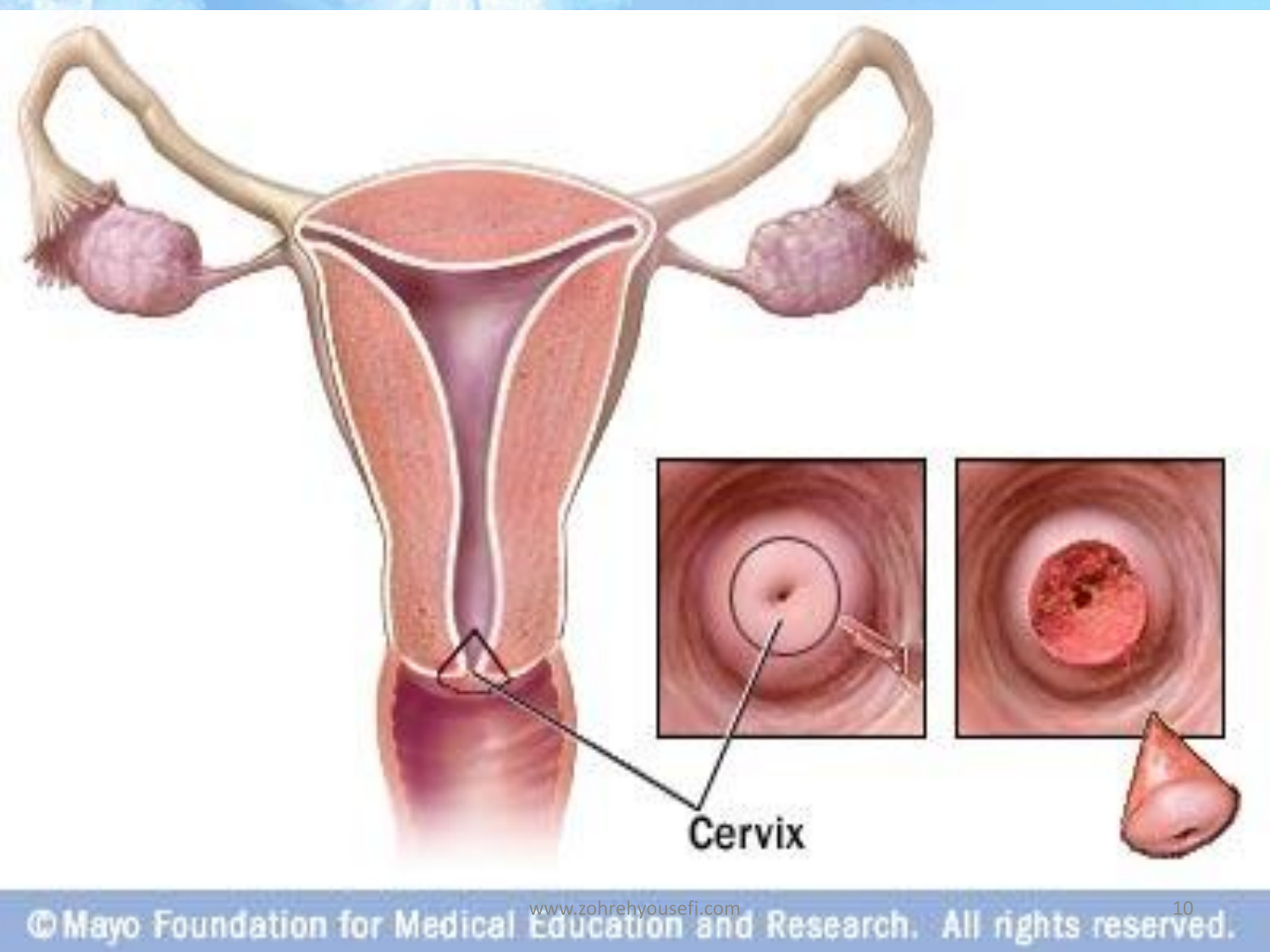The base of the surgical site maintain hemostasis can be cauterized to or hemostatic sutures

The traditional Sturmdorf sutures are not advisable because of the risk of burying residual disease

Simple U-sutures placed anteriorly and posteriorly

may be used if bleeding persists www.zohrehyousefi.com 11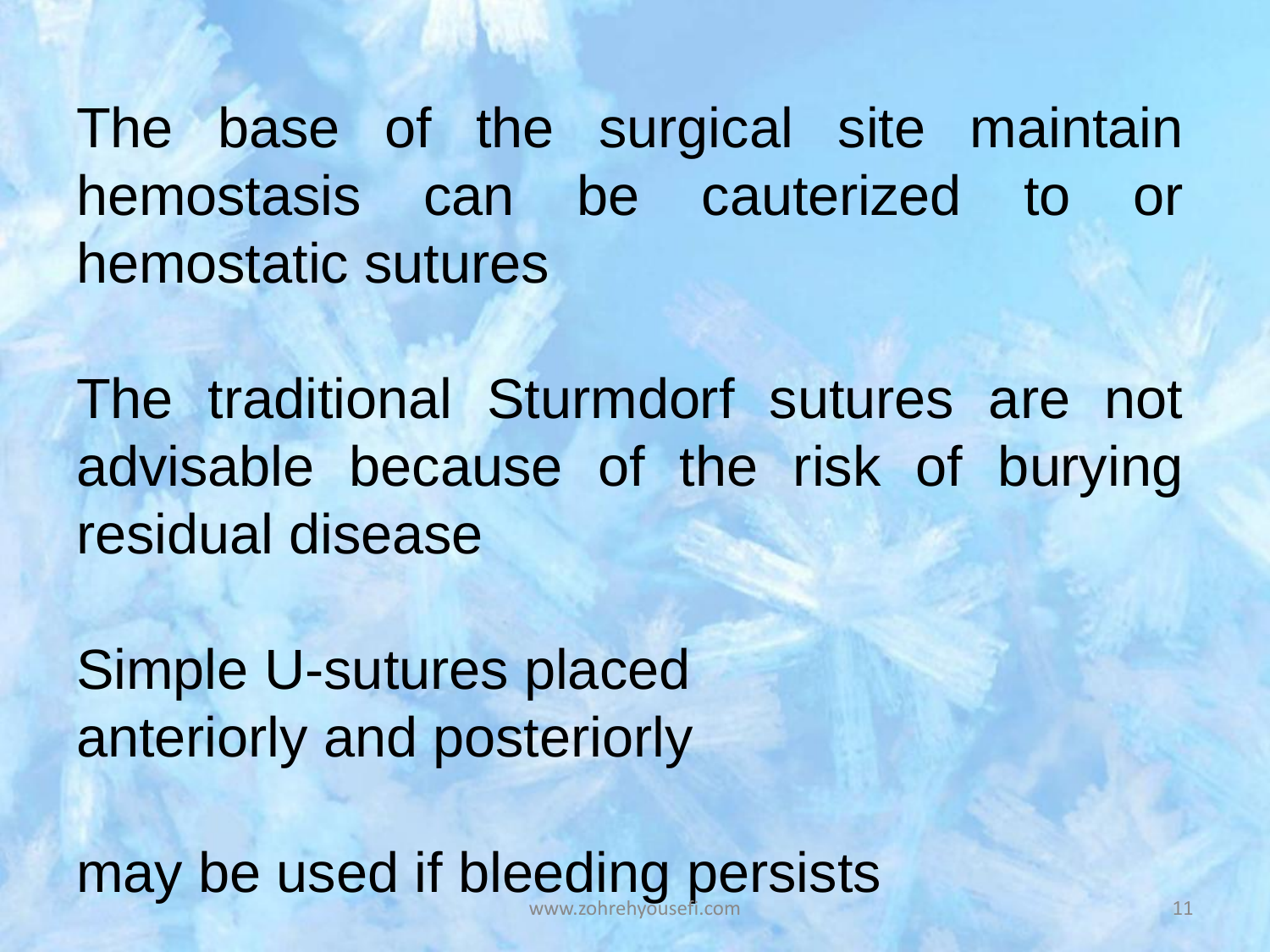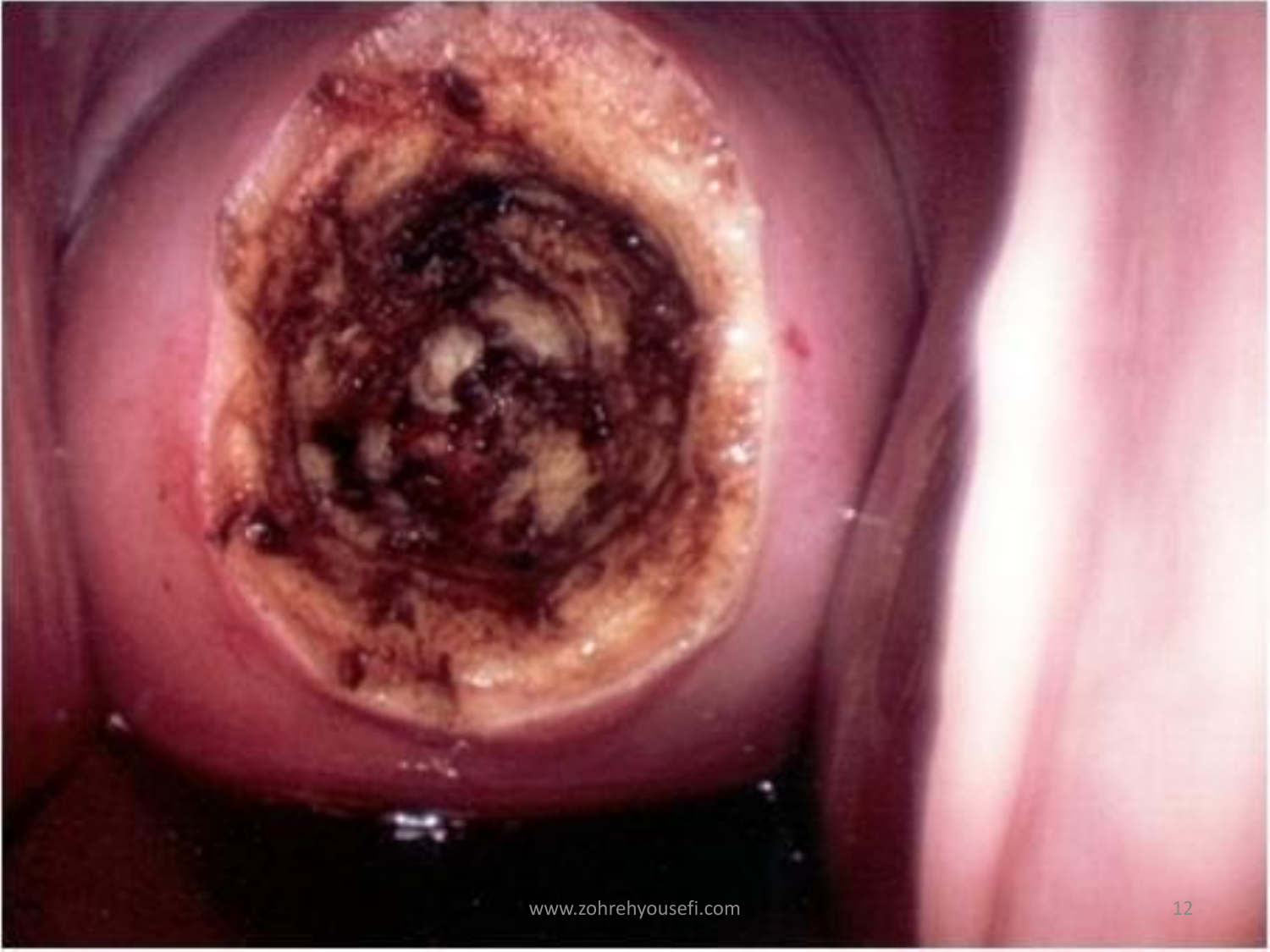Indications conization: (ASCCP) American Society for Colposcopy and Cervical Pathology issued

Conization may be used either for diagnostic purposes or

for therapeutic purposes to remove pre-cancerous cells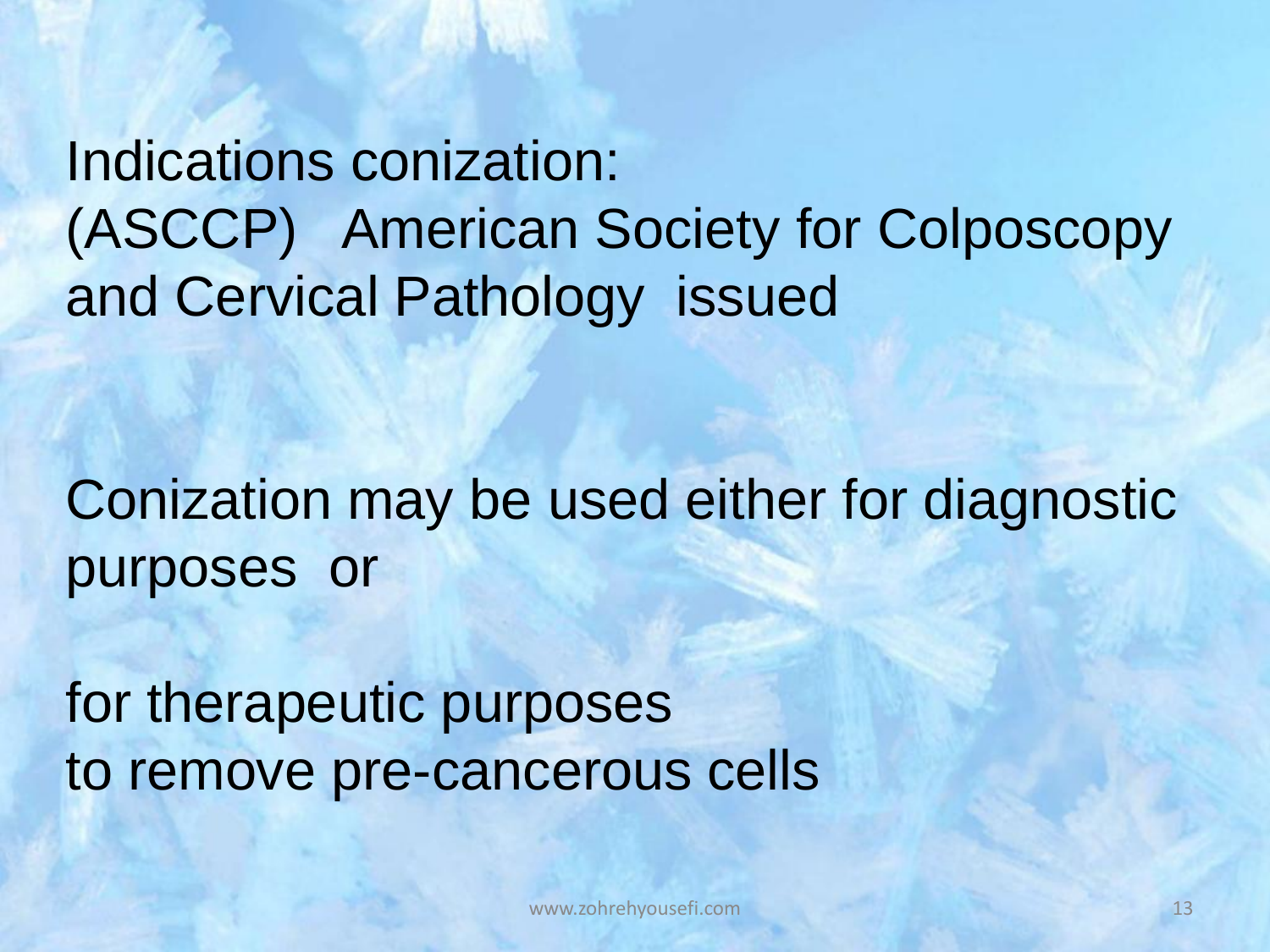Indications for Diagnostic conization 1.The lesion cannot be fully visualized

2.The ECC is positive

3.There is significant discrepancy between the Pap smear and biopsy

4.A biopsy reveals microinvasive squamous cell carcinoma

5.A biopsy reveals adenocarcinoma in situ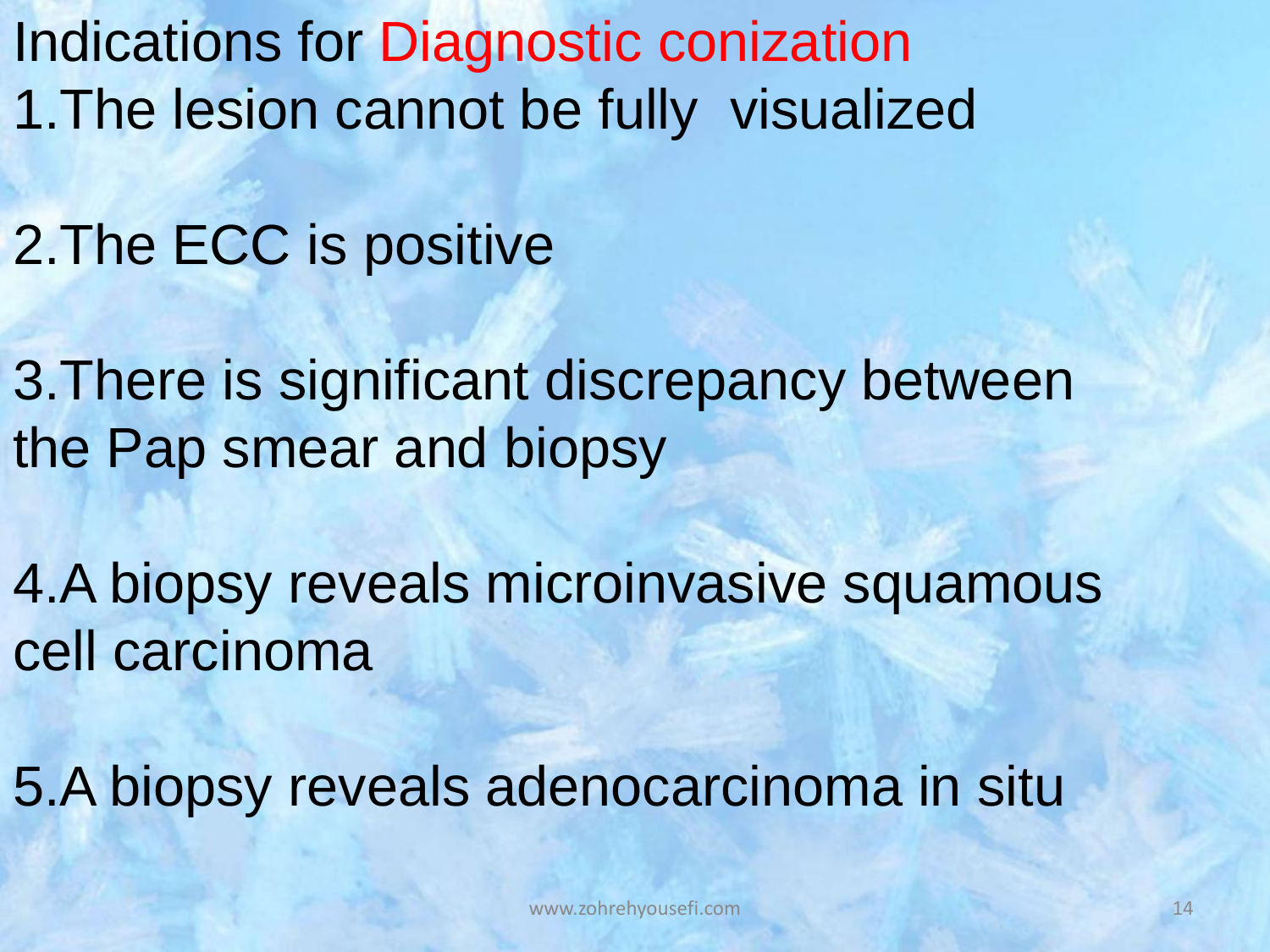•Finding epithelial cell abnormalities in the

•absence of gross

• or colposcopic lesions of the cervix

•Unsatisfactory colposcopy

• AGUS

•

•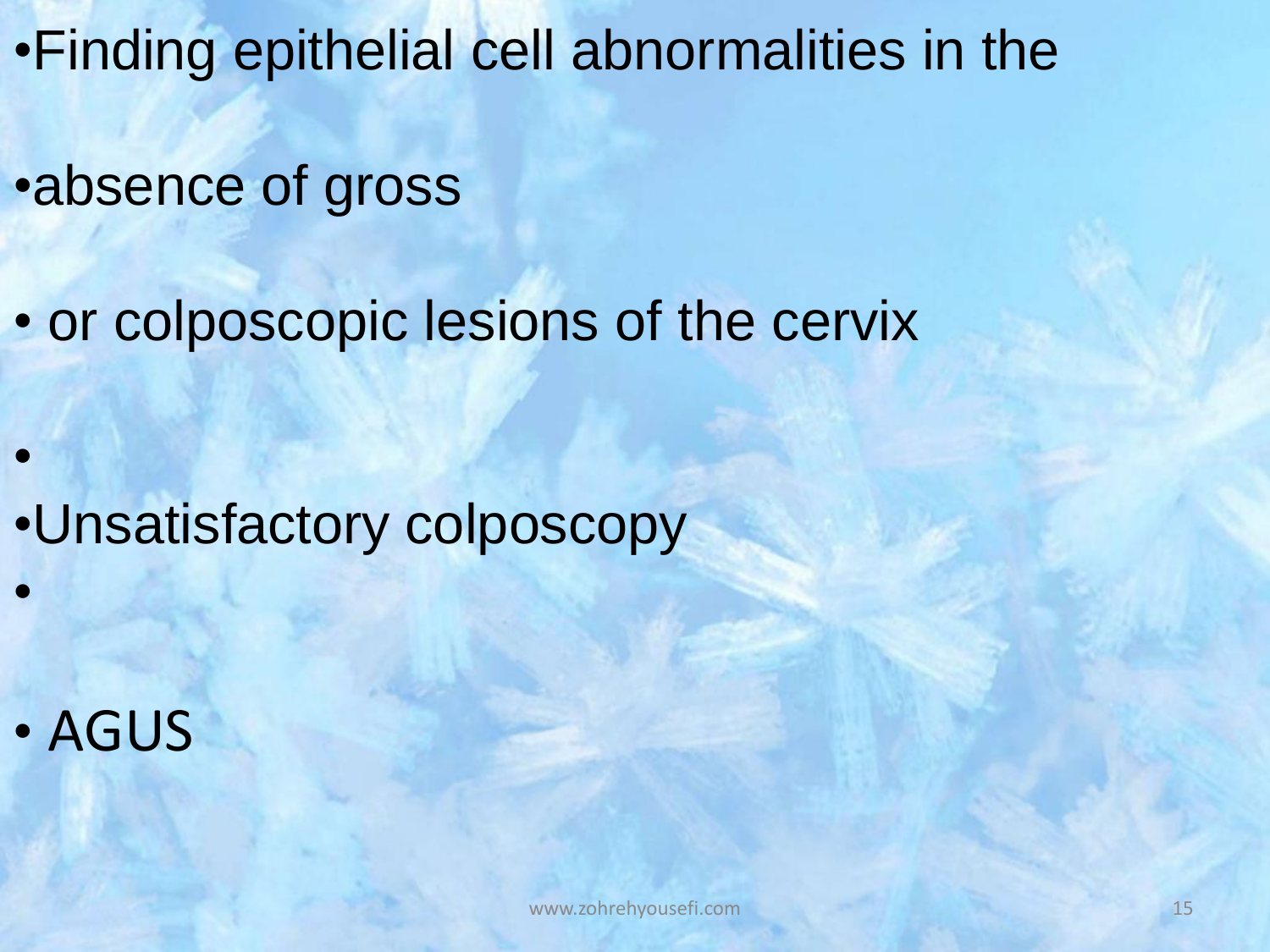Therapeutic conization:

Treatment of cervical cytological abnormalities

CIN grades 2 and 3

Carcinoma in situ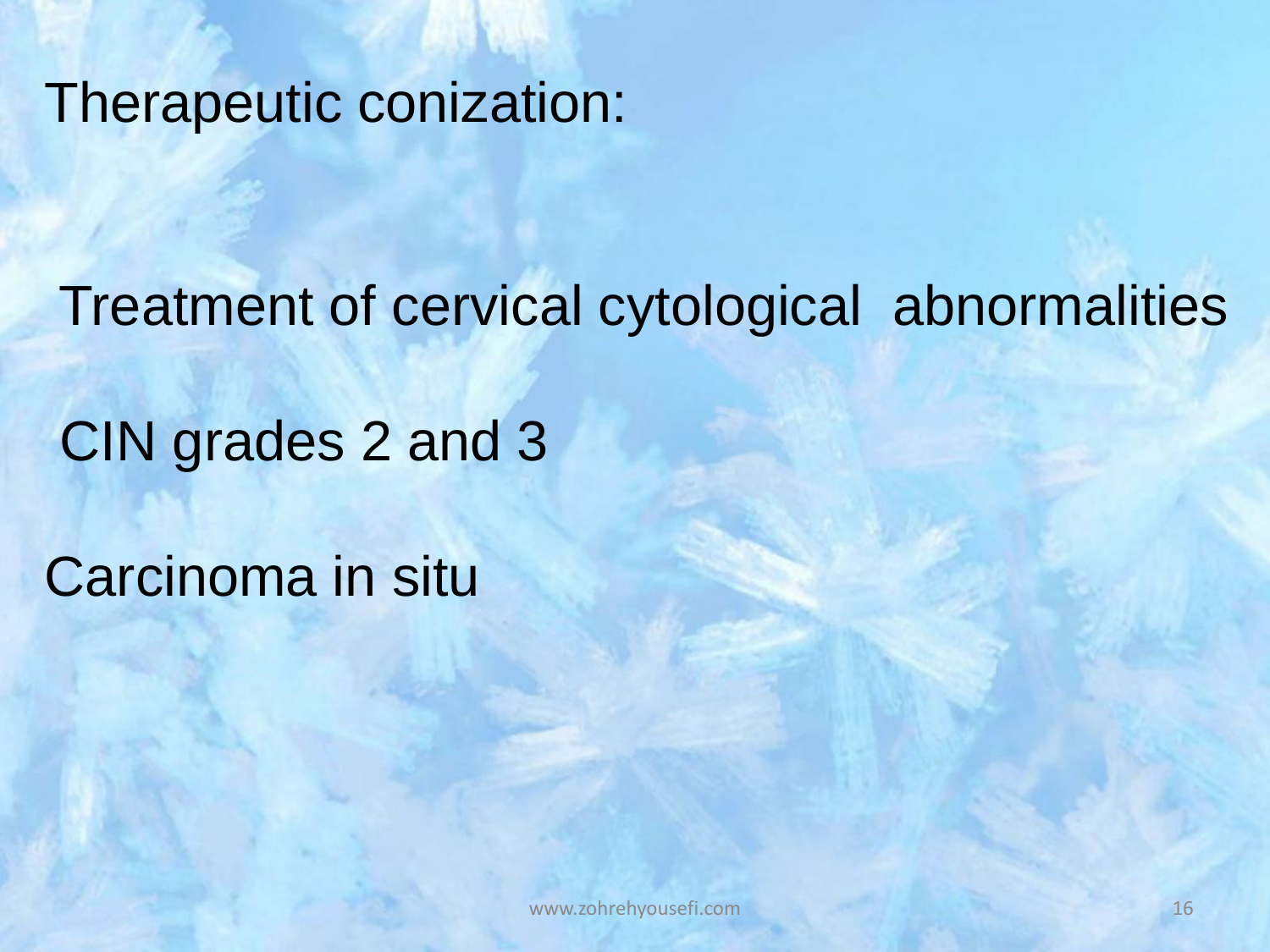Treatment issued : Ablative or excisional The excisional treatments include

(LEEP) conization Cold –knife conization

## The ablative treatments

- Electrocautery
- Cold coagulation Cryosurgery
- Laser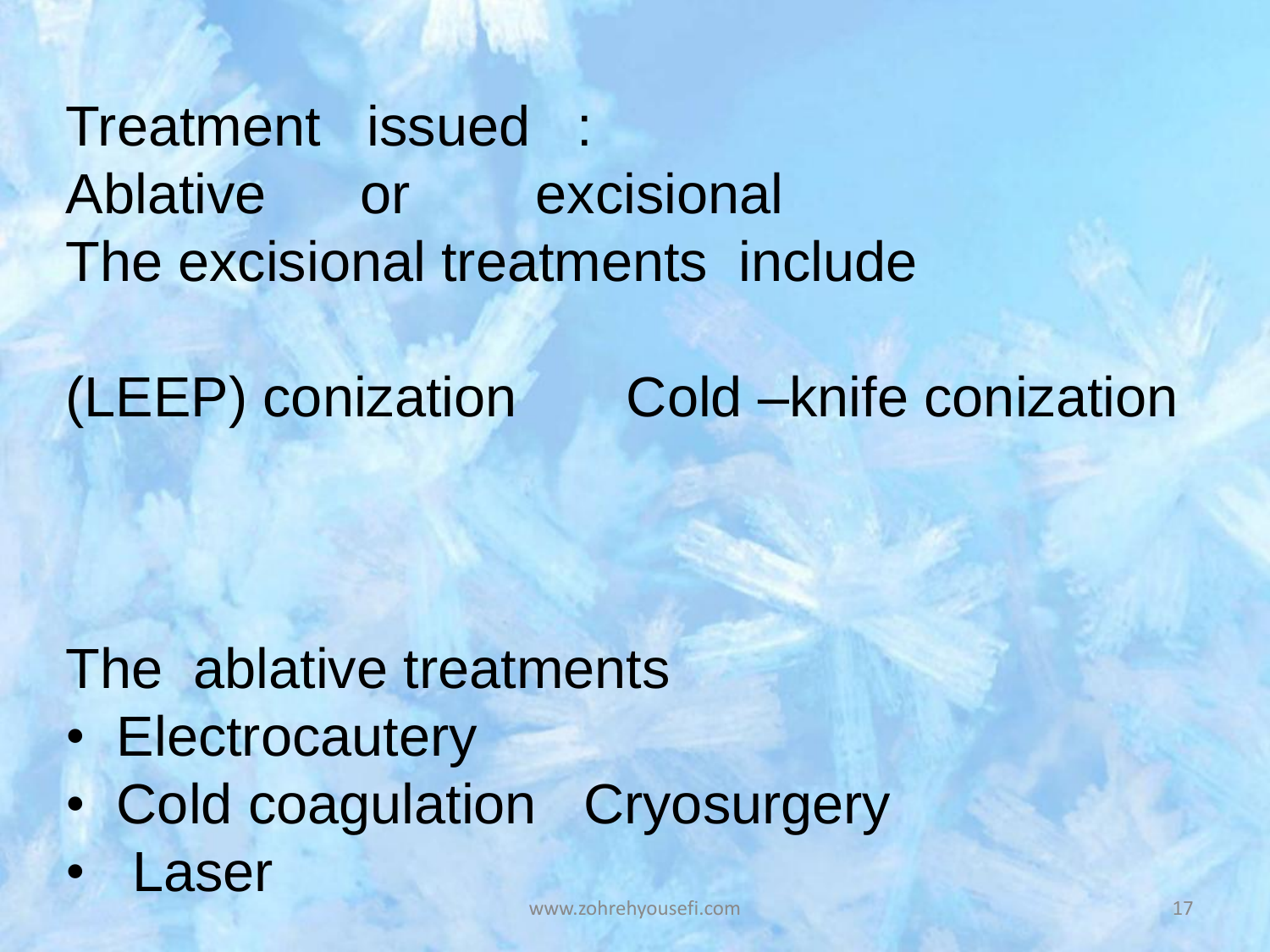Types excisional conization include:

#### •Cold knife conization

•

- Usually outpatient, occasionally inpatient
- • [loop electrical excision procedure](http://en.wikipedia.org/wiki/Loop_electrical_excision_procedure) (LEEP)

•Combined conization usually refers to a procedure started with a laser and completed with a cold-knife technique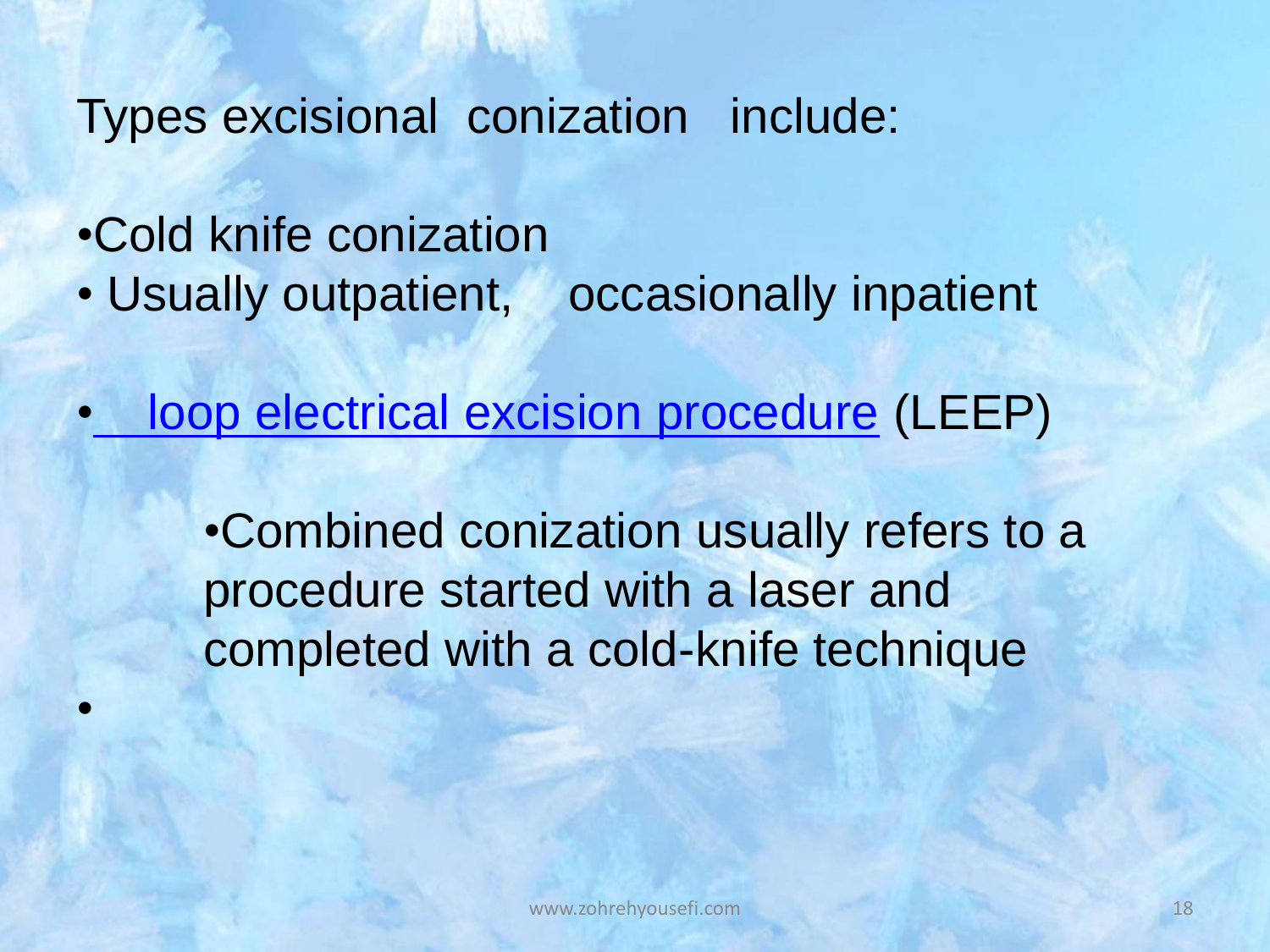

#### LEEP probe

Cervix

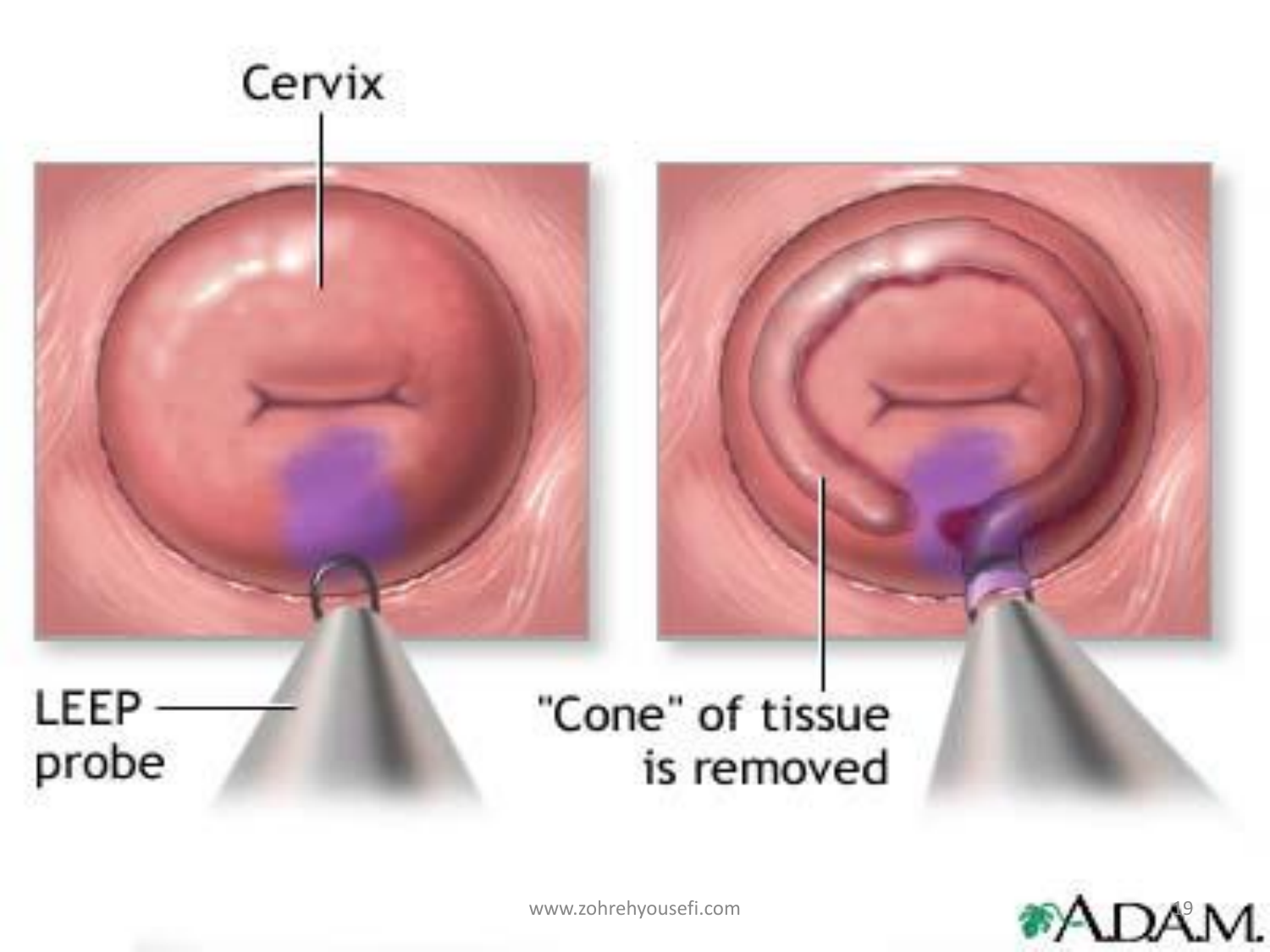•benefits and disadvantages

Cold-knife conization provides the cleanest specimen margins for further histologic study

but it is typically associated with more bleeding than laser or LEEP and

it requires [general anesthesia](http://emedicine.medscape.com/article/1271543-overview) in most cases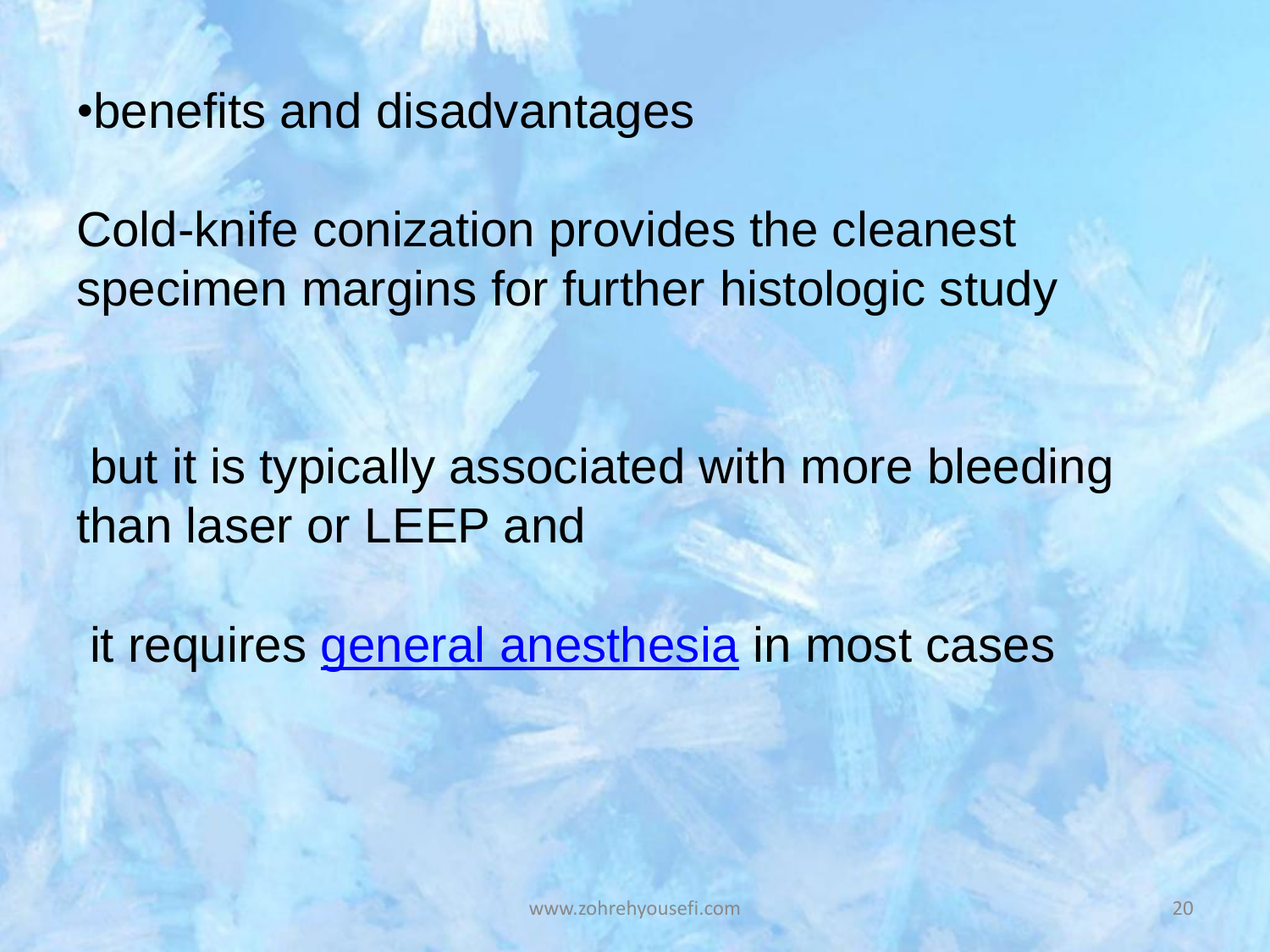Laser procedures are of longer duration

 if low-power density is used may "burn" the margins thus interfering with histological diagnosis

the high cost of the procedure

The main advantage with this procedure

dots produced by the laser energy can be used to accurately outline the exocervical margins www.zohrehyousefi.com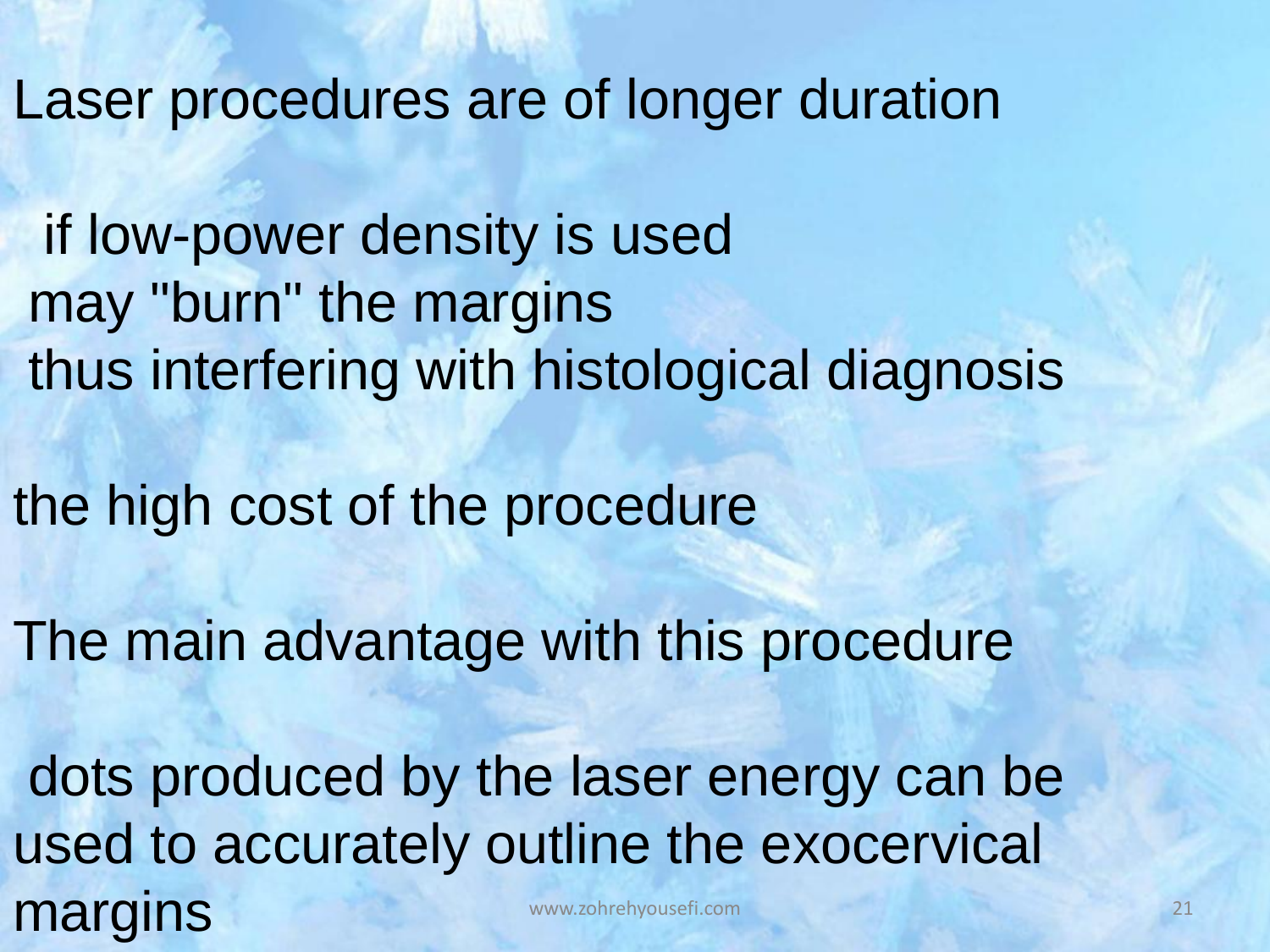## LEEP procedures have several advantages Including:

• Rapidity

• preservation of the margins for histological evaluation and virtual bloodlessness

can perform LEEP procedures in the office or in other outpatient settings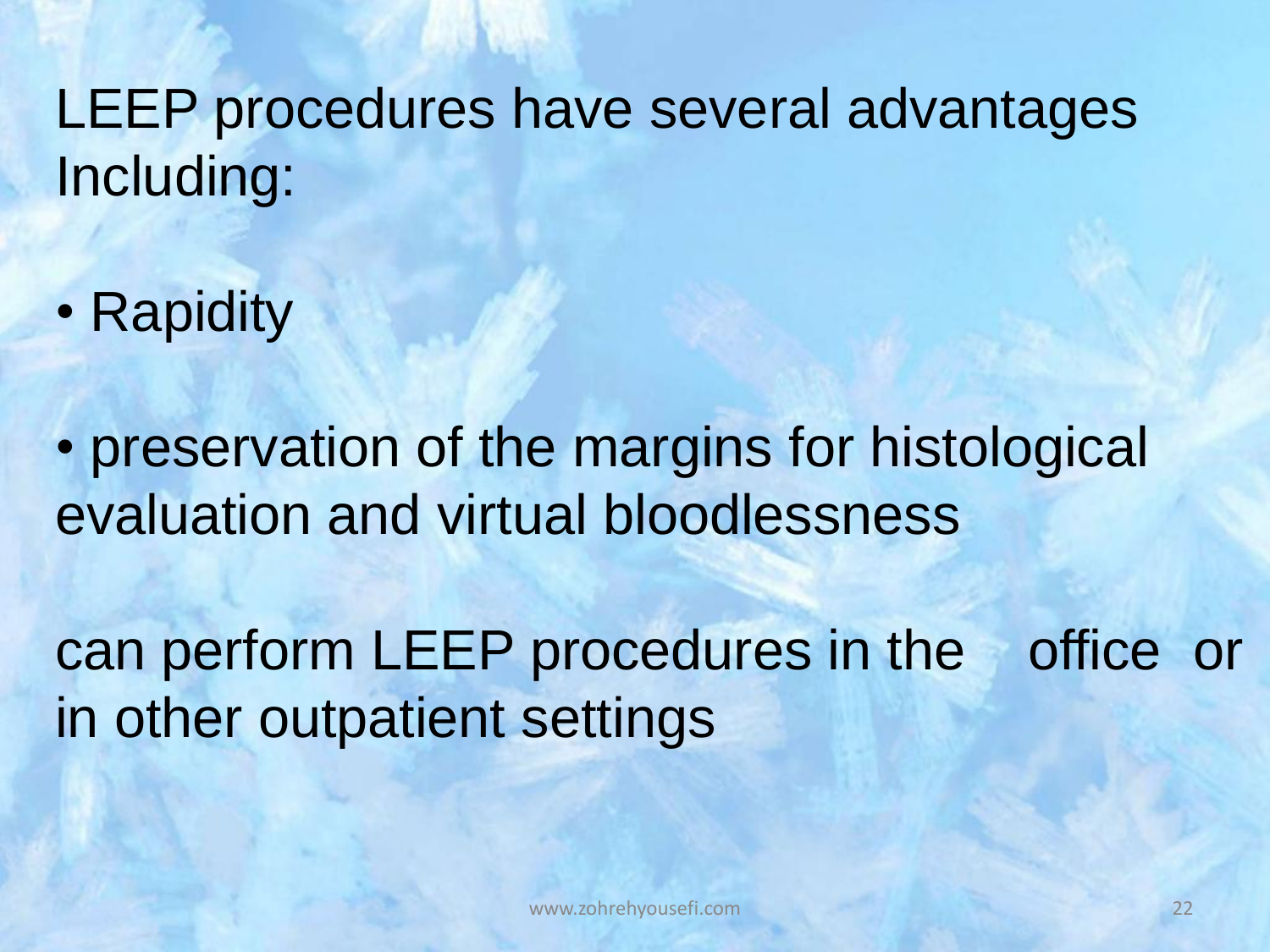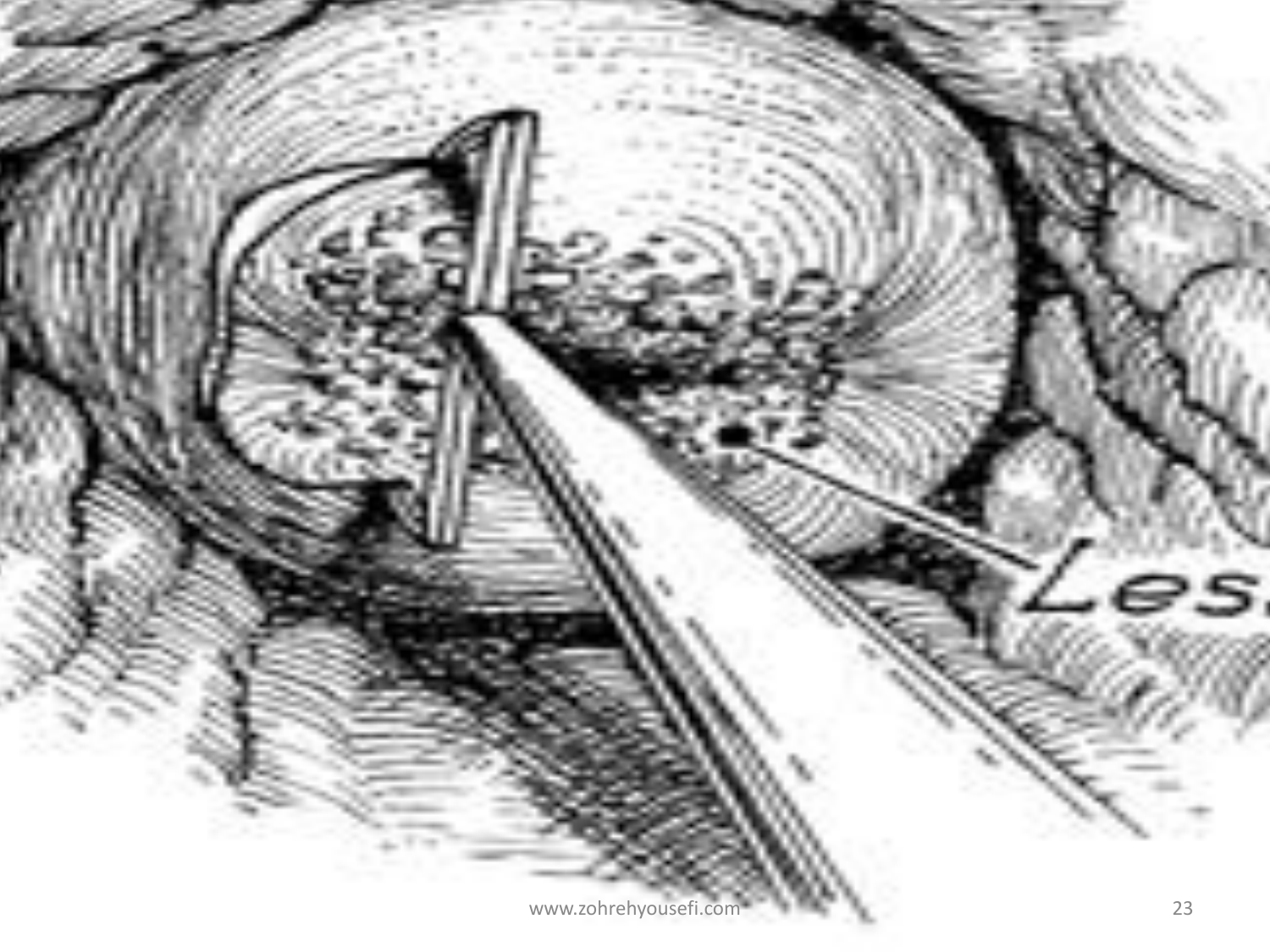electro coagulation or cryosurgery Are procedures that do not yield tissue for pathologic studies

their use should be limited to

those women in whom an accurate preoperative diagnosis has been established by directed biopsy findings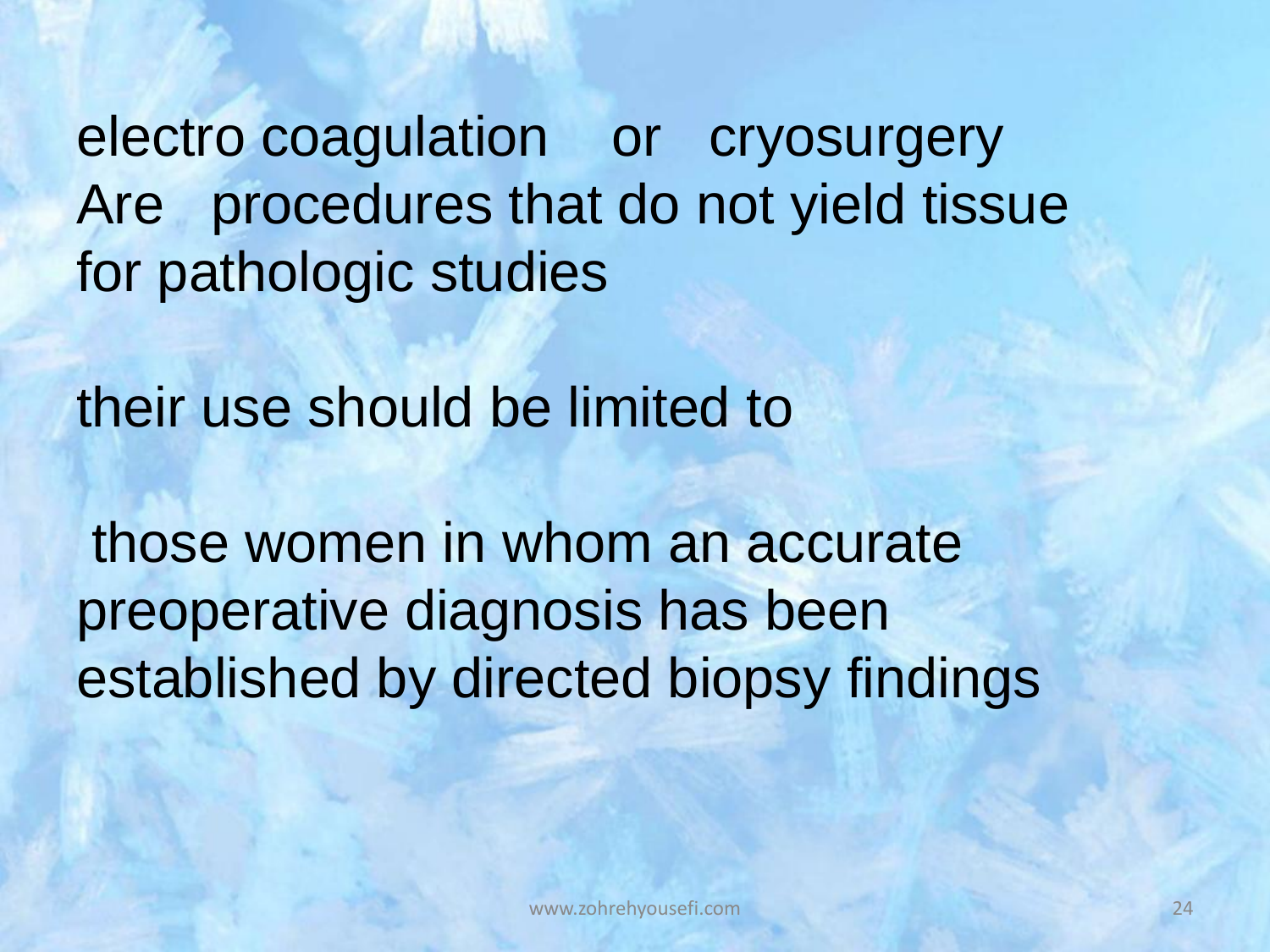Cold -knife conization :

Controversies exist as to

the necessity of removing the entire endocervical canal

including the internal os, in all cases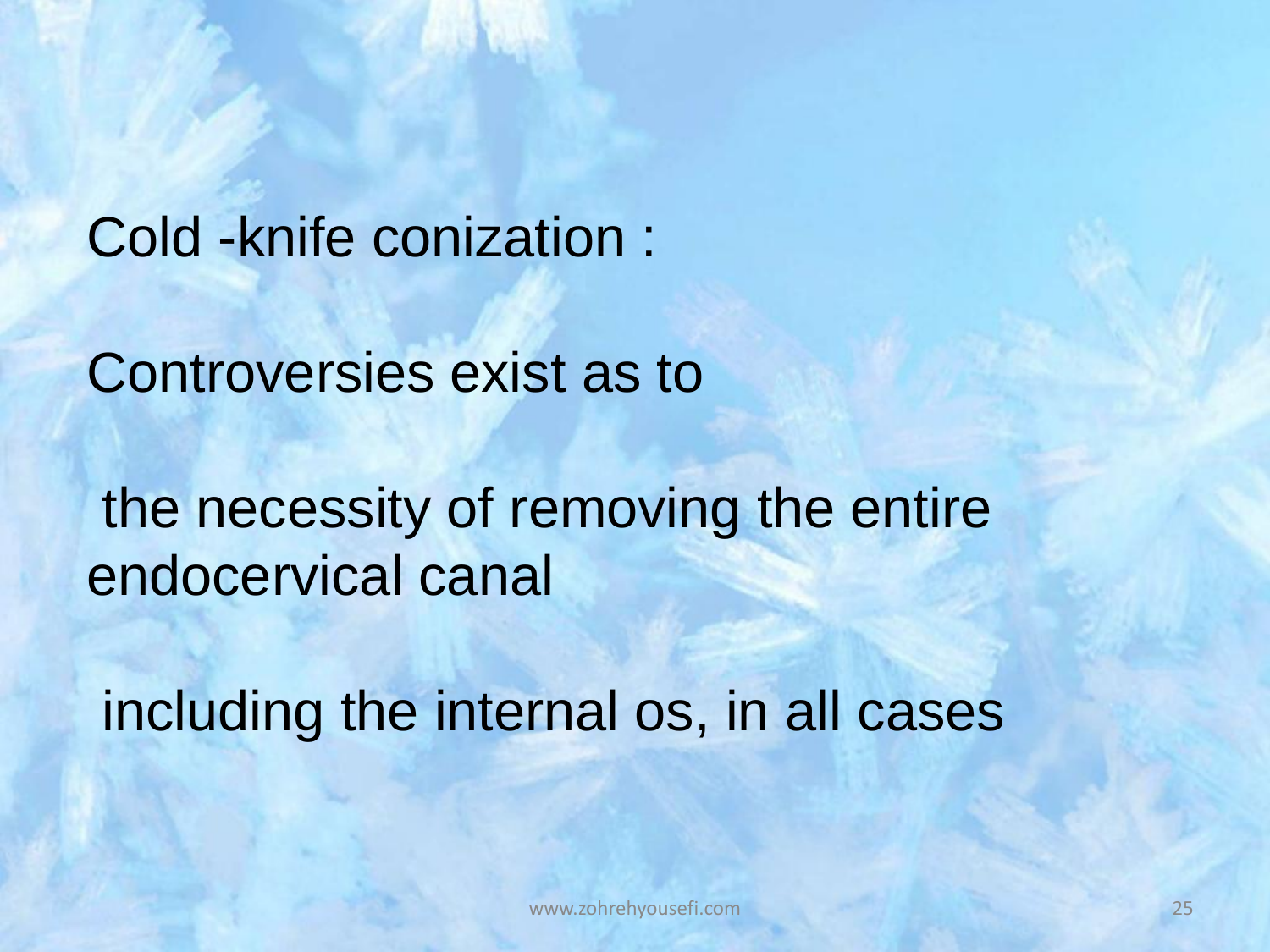Conizaion treatment difficulties:

•

- atrophy of the cervix post-menopausal
- patients not easily observed transformation zone is by colposcopy
- there are increased conizaion treatment difficulties
- •Therefore, the effectiveness of the treatment of (CIN2 and CIN3) in post-menopausal women needs to be investigated hyousefi.com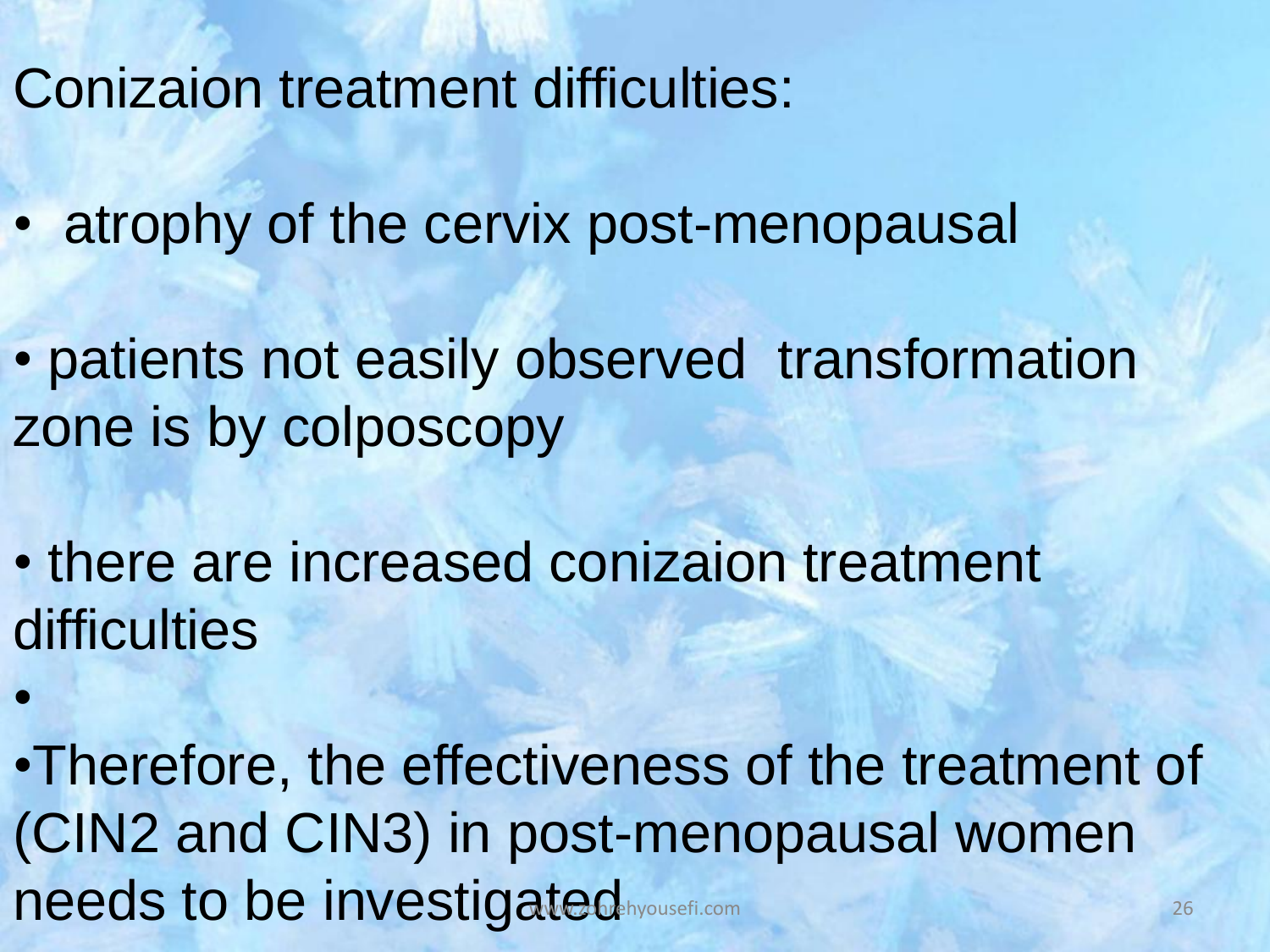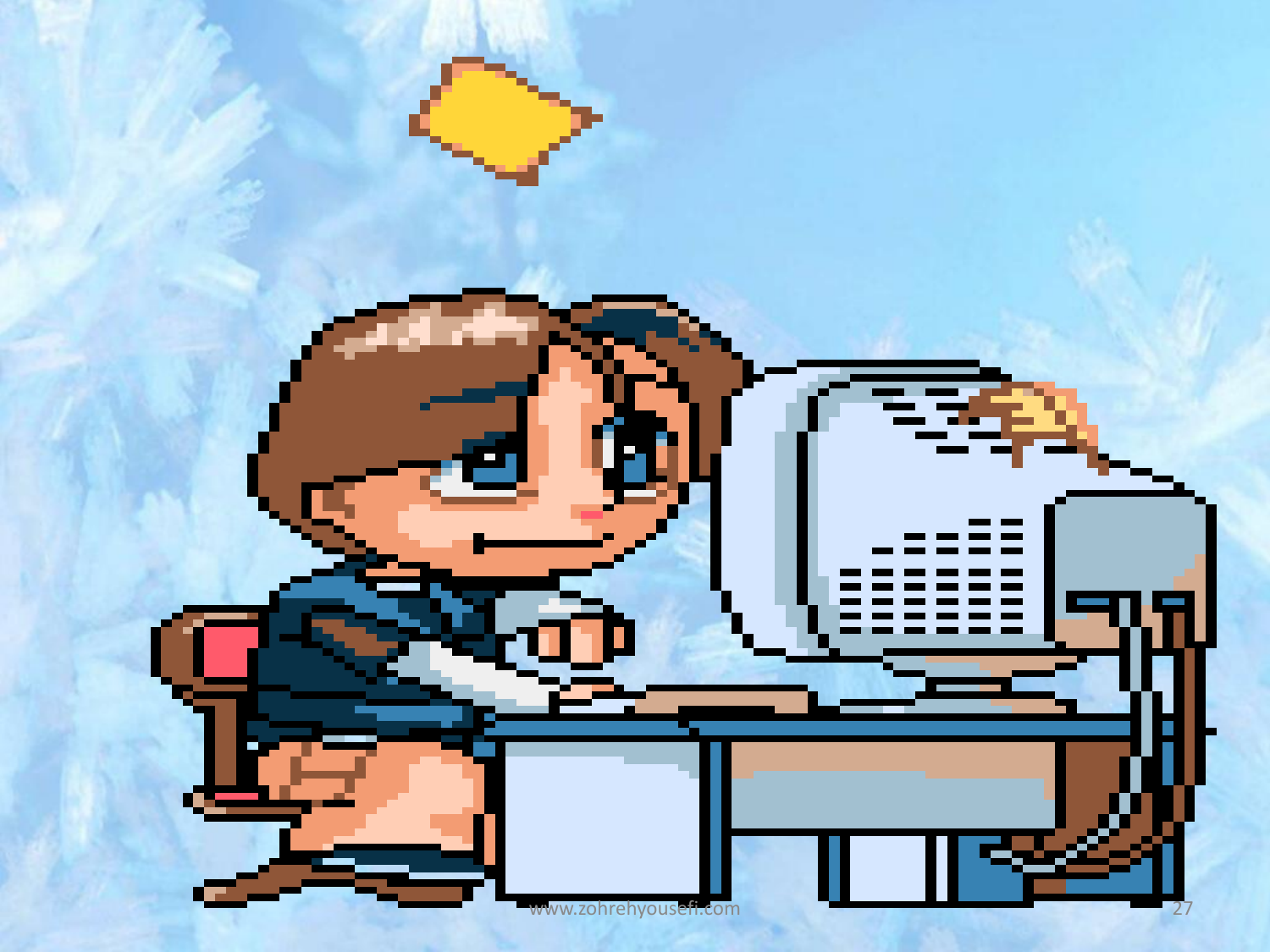### Side effects of the conizaion may include:

•cervical stenosis with resulting hematometra (collection of blood in uterus)

- Intraoperative
- •or postoperative bleeding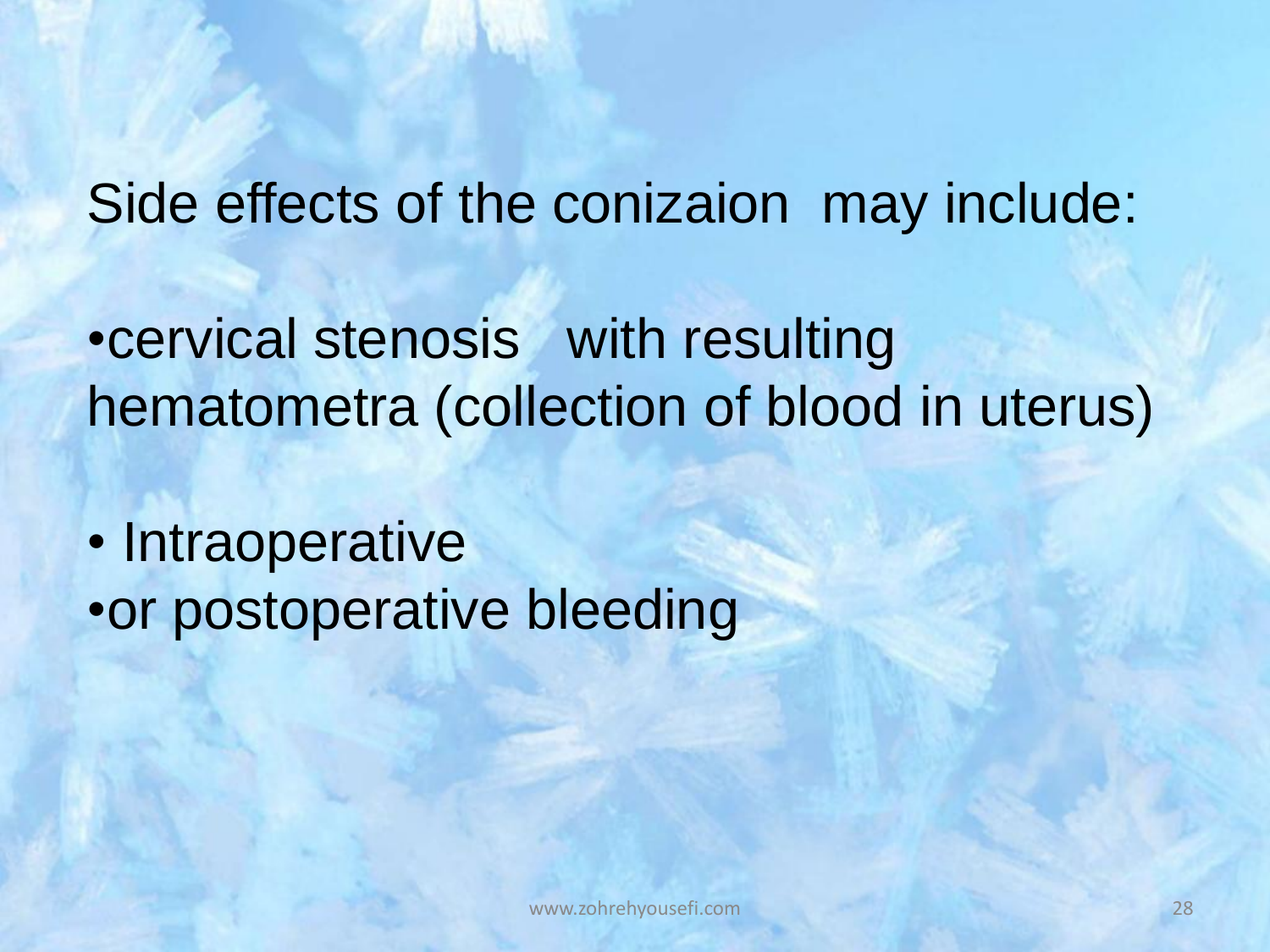## If bleeding is heavier and does not settle quickly hemostasis using Monsel's solution

• Rarely, sutures may be required

•Infertility

• increase the risk of [incompetent cervix](http://en.wikipedia.org/wiki/Incompetent_cervix)

Pregnancy loss and Preterm birth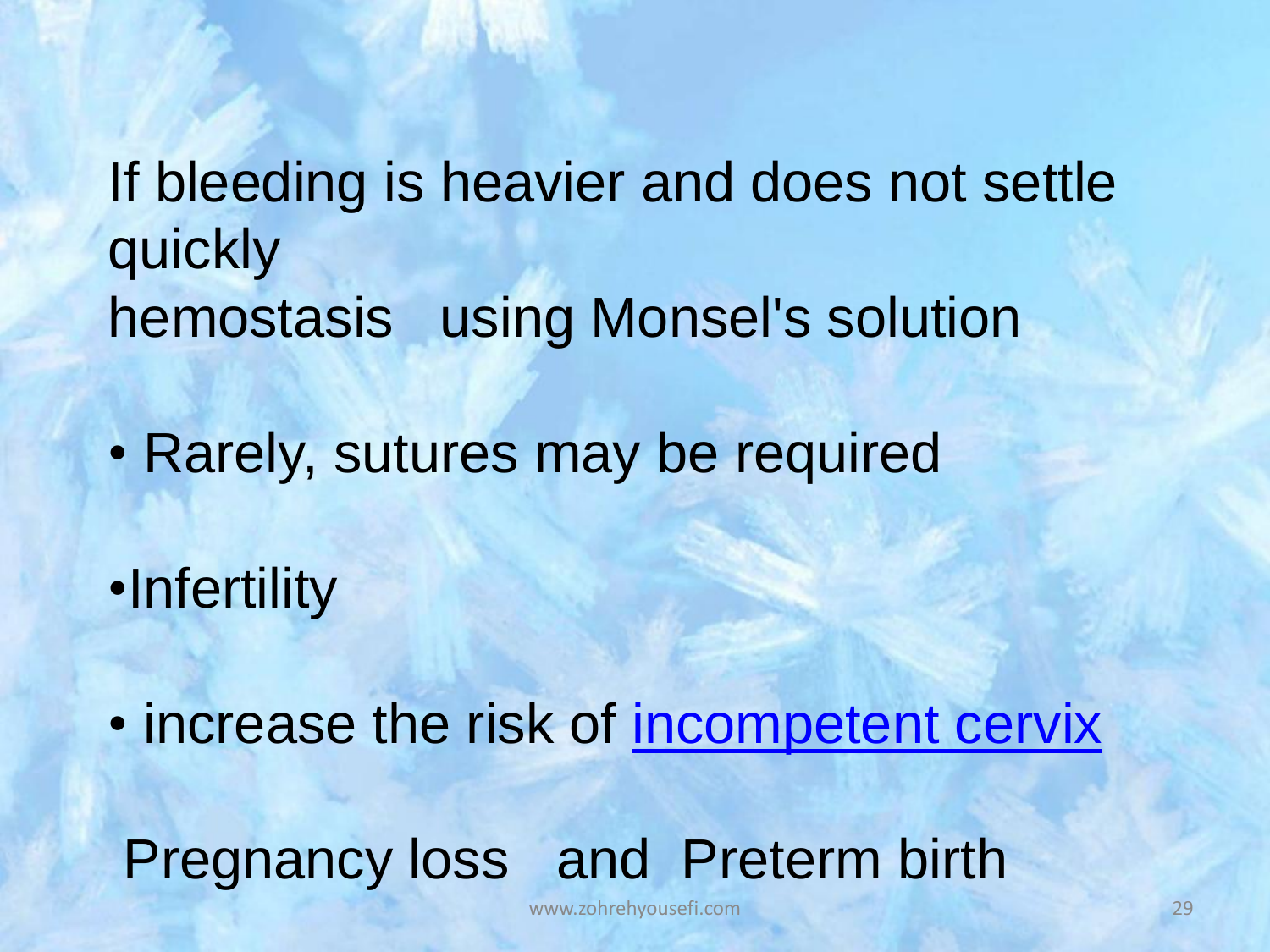Prophylactic cervical cerclage Did not prevent preterm delivery

The cerclage may itself be a risk factor for preterm delivery

Sutures can act as a foreign body

which may cause uterine irritability

And lead to contractions after a cerclage procedure.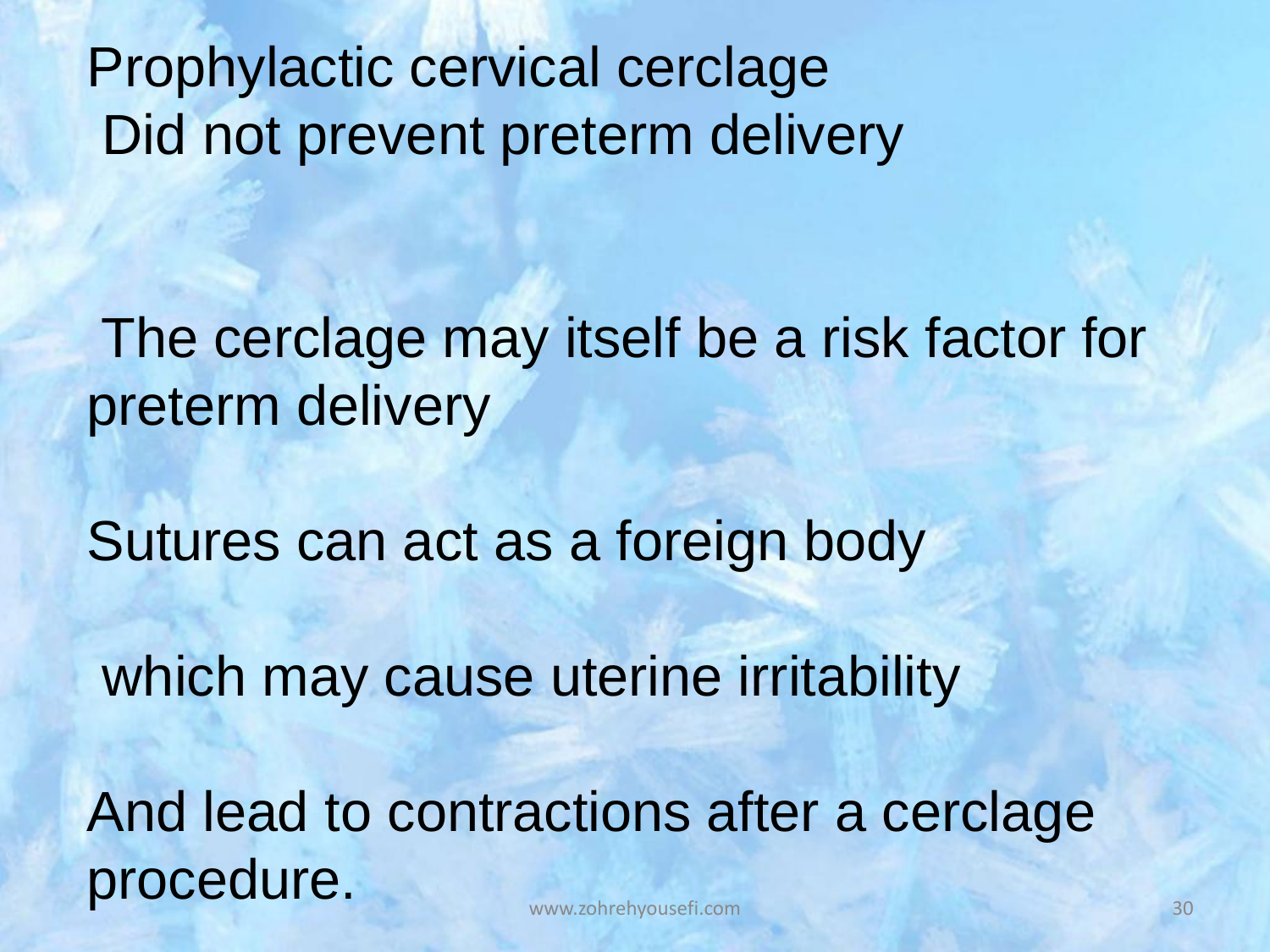Main cause of treatment failure conization :

•Risk factors of positive margins

•A larger lesion area

• Menopausal status

• Carcinoma in situ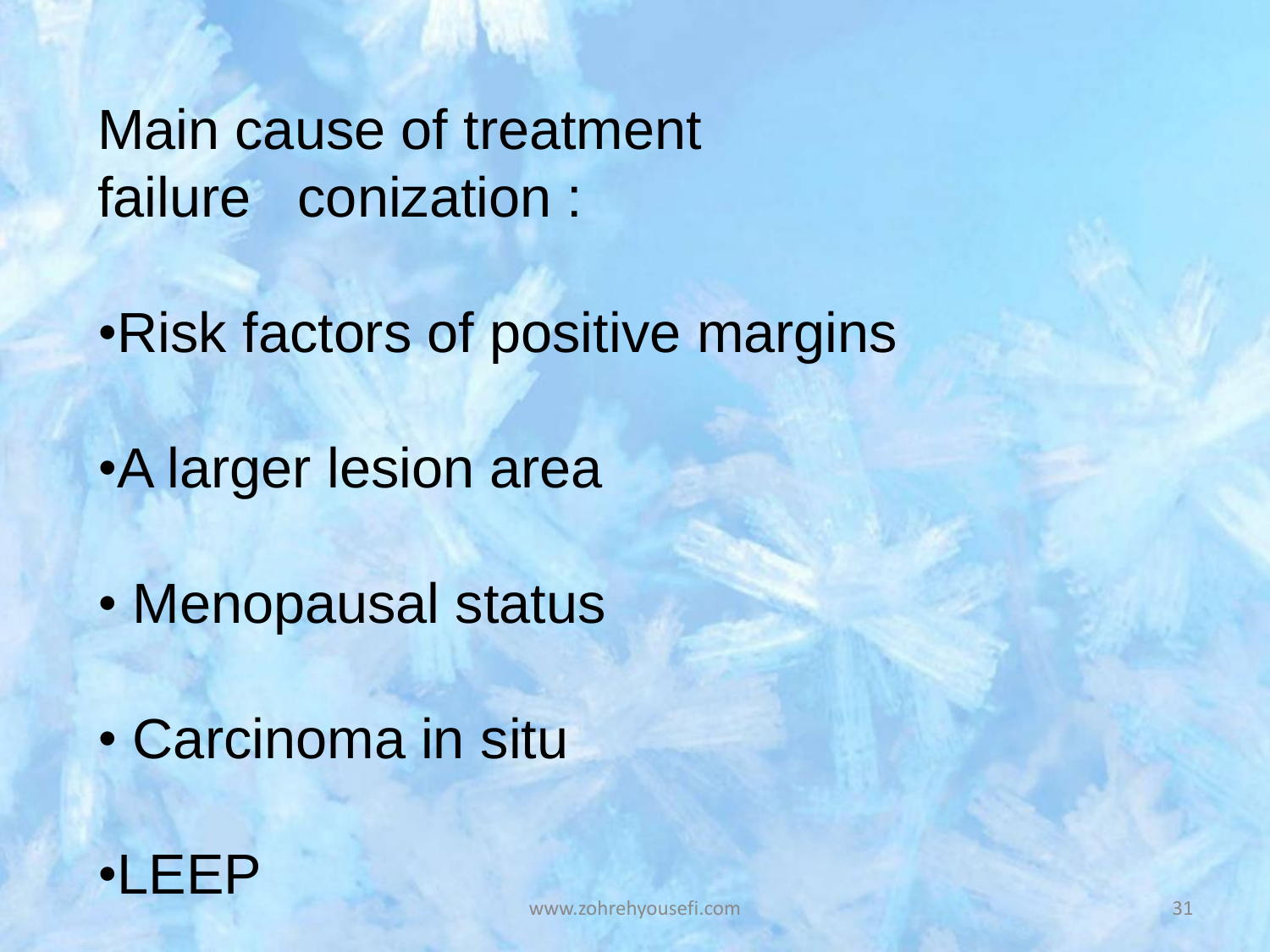- Risk factors for recurrent isease: •Age
- •cytology grade

•

- •Menopause status •Margin involvement
- HPV genotype • HPV viral load

Have all been observed as risk factors In CIN treatment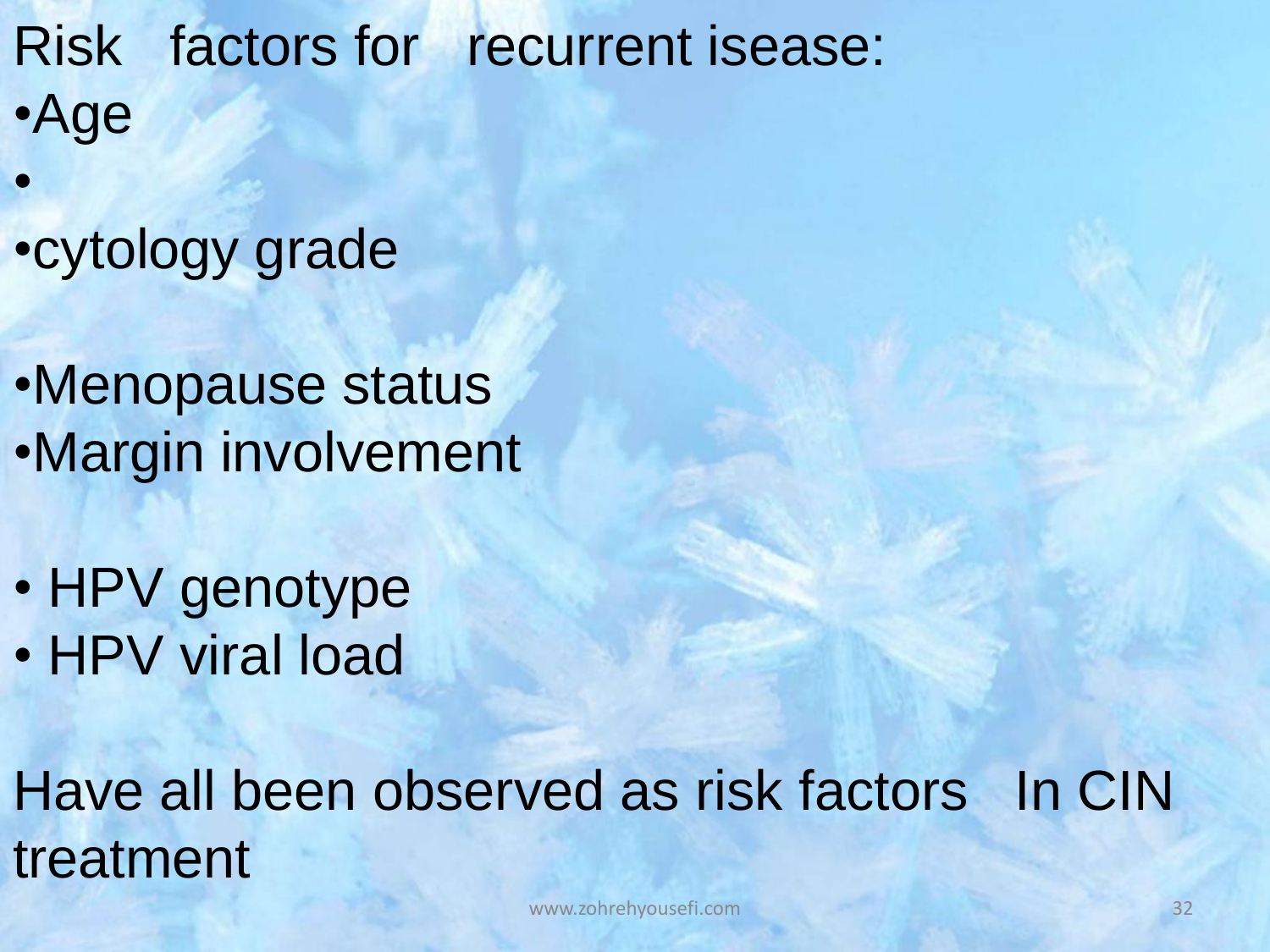#### Decrease of risk factors for

residual/ recurrent disease after conization

Cytology or curettage specimen

immediately after conization (glandular involvement)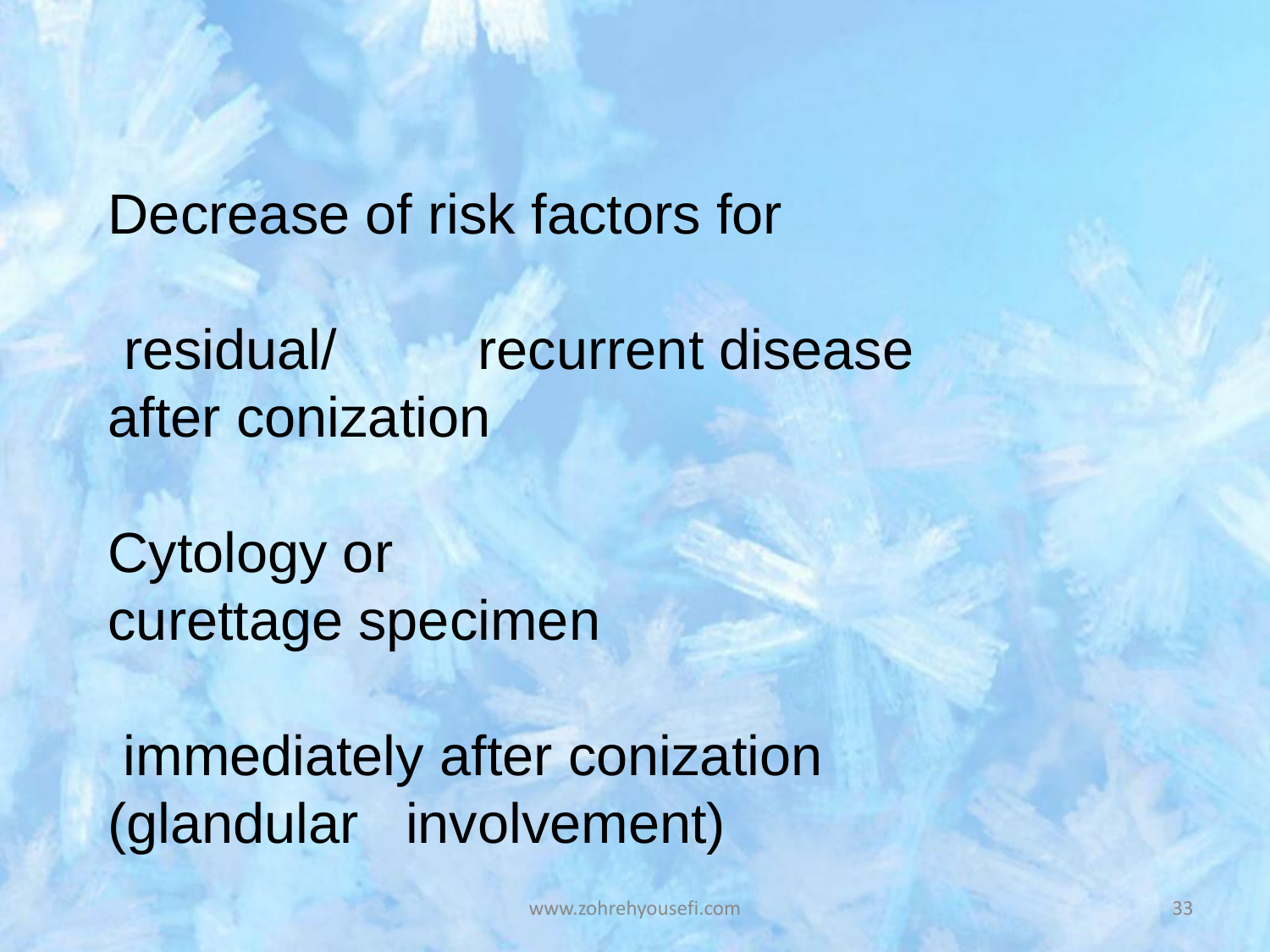### Predicting the persistence of HPV in CIN after conization

#### HPV genotype 16

### And margin status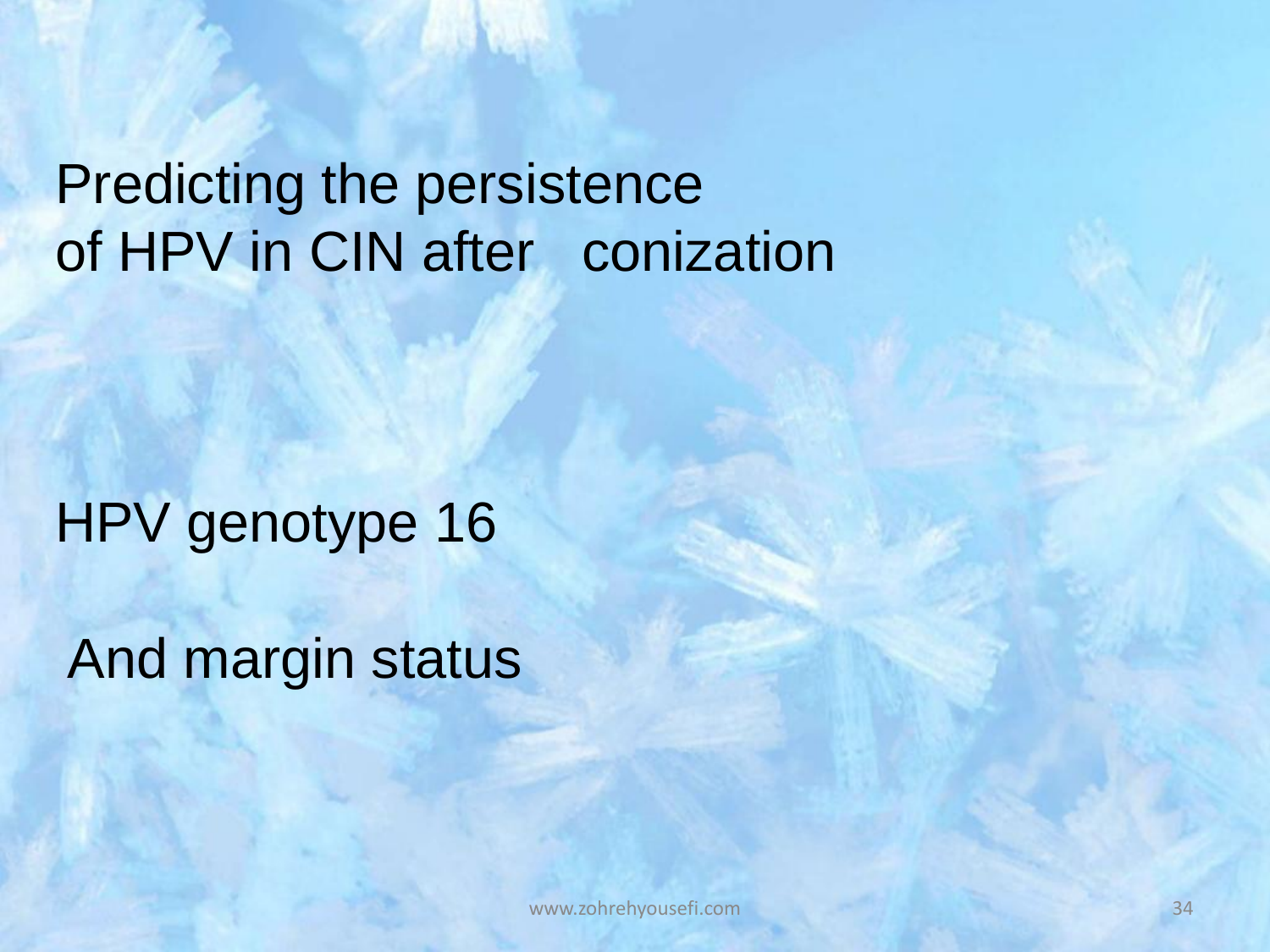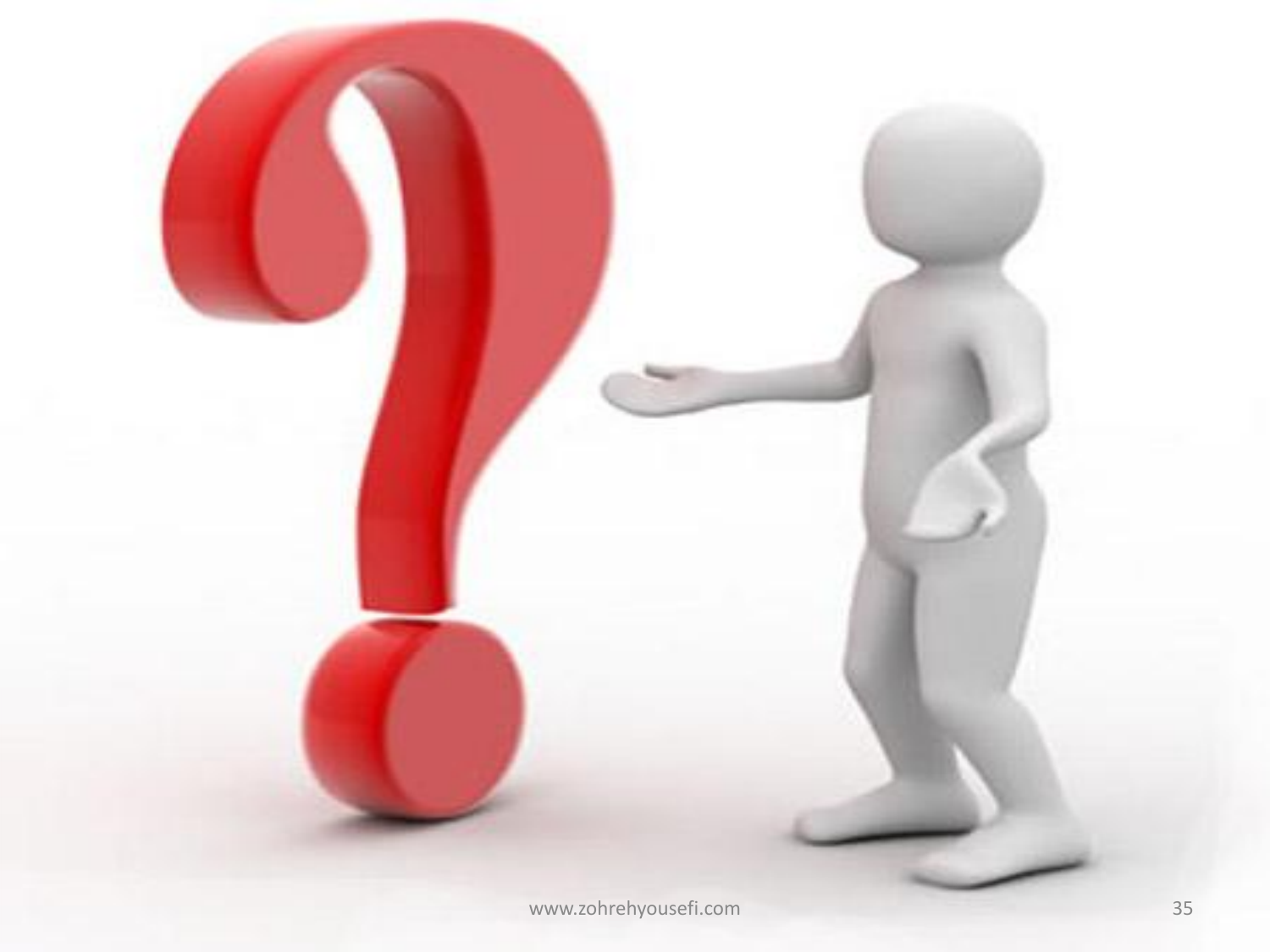Restrictions after this procedure?

• Avoid any activities that require concentration for two days

•(i.e. driving a car, because some medications may make drowsy or dizzy)

• Avoid swimming in public swimming pools for about 3 weeks

• Return to work  $5 - 7$  days after surgery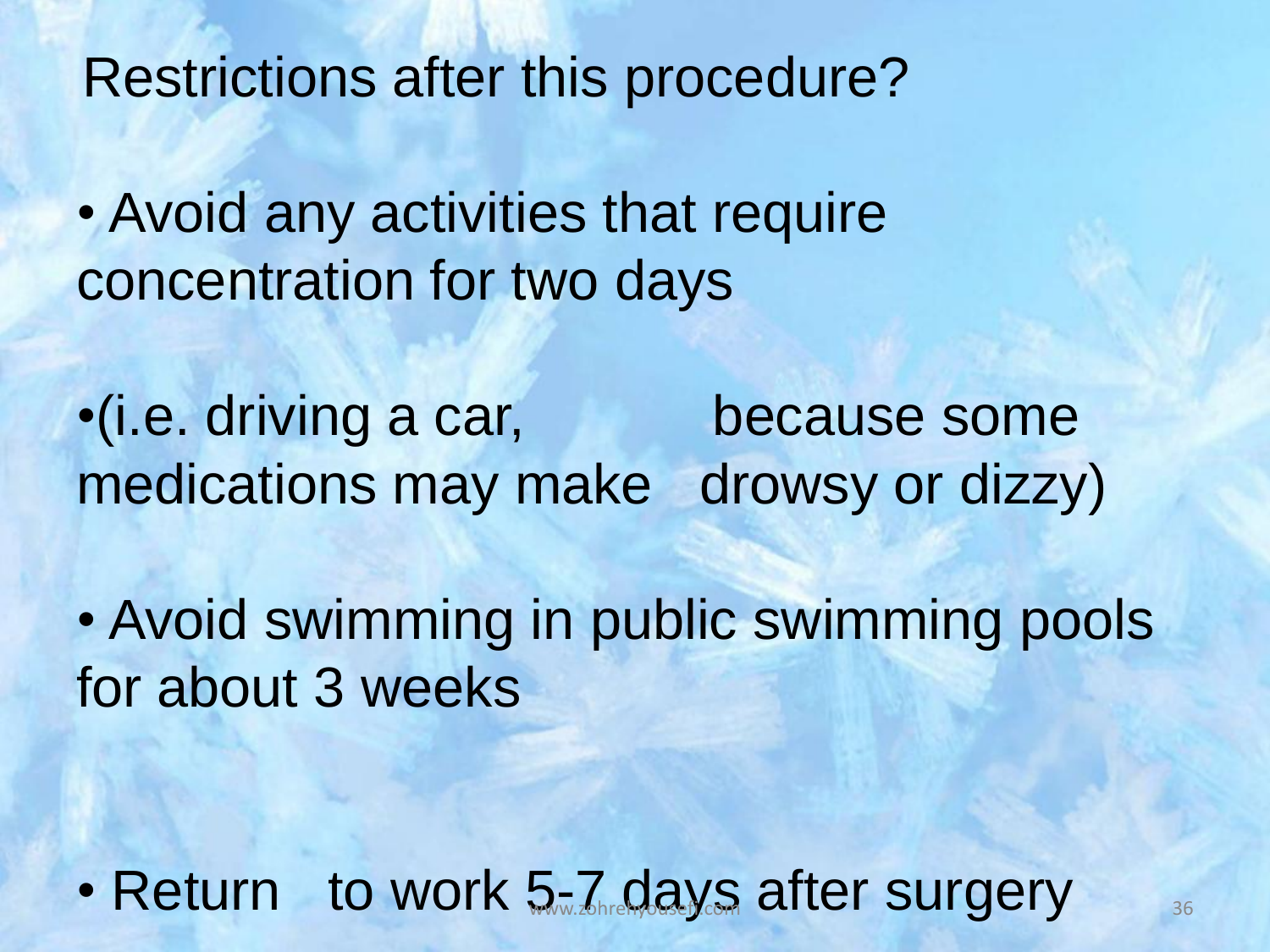### After a cone biopsy

- •Some vaginal bleeding is normal for up to •1 -2 weeks
- •Some vaginal spotting or
- discharge (bloody or dark brown)
- may occur for about 3 weeks
- •Sexual intercourse should be avoided • for about 3 weeks
- •Douching should not be done for about 2- 3 Weeks www.zohrehyousefi.com 37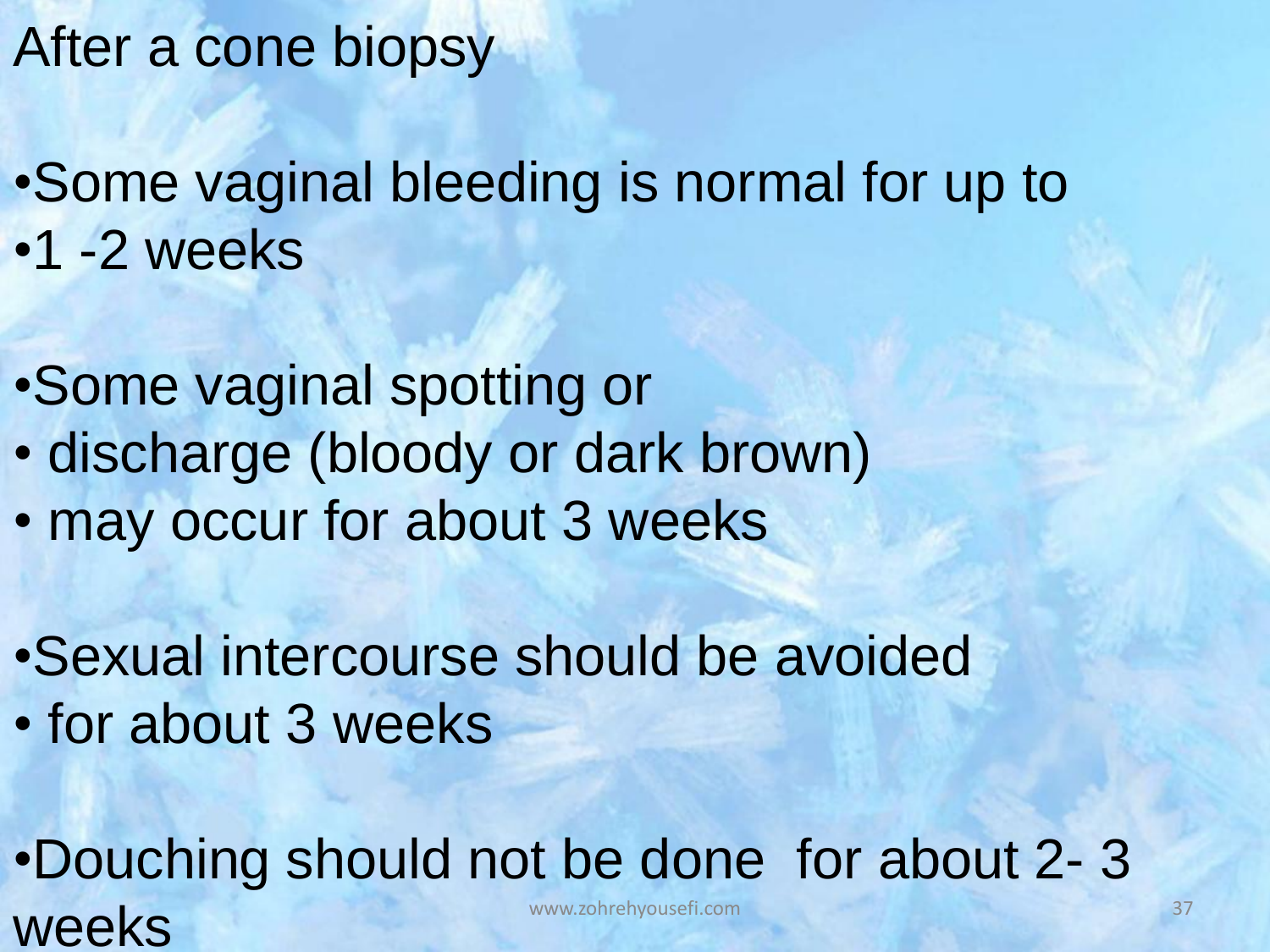#### Cervical conization

## achieves cure rates for high-grade CIN

### of in excess of 95% of cases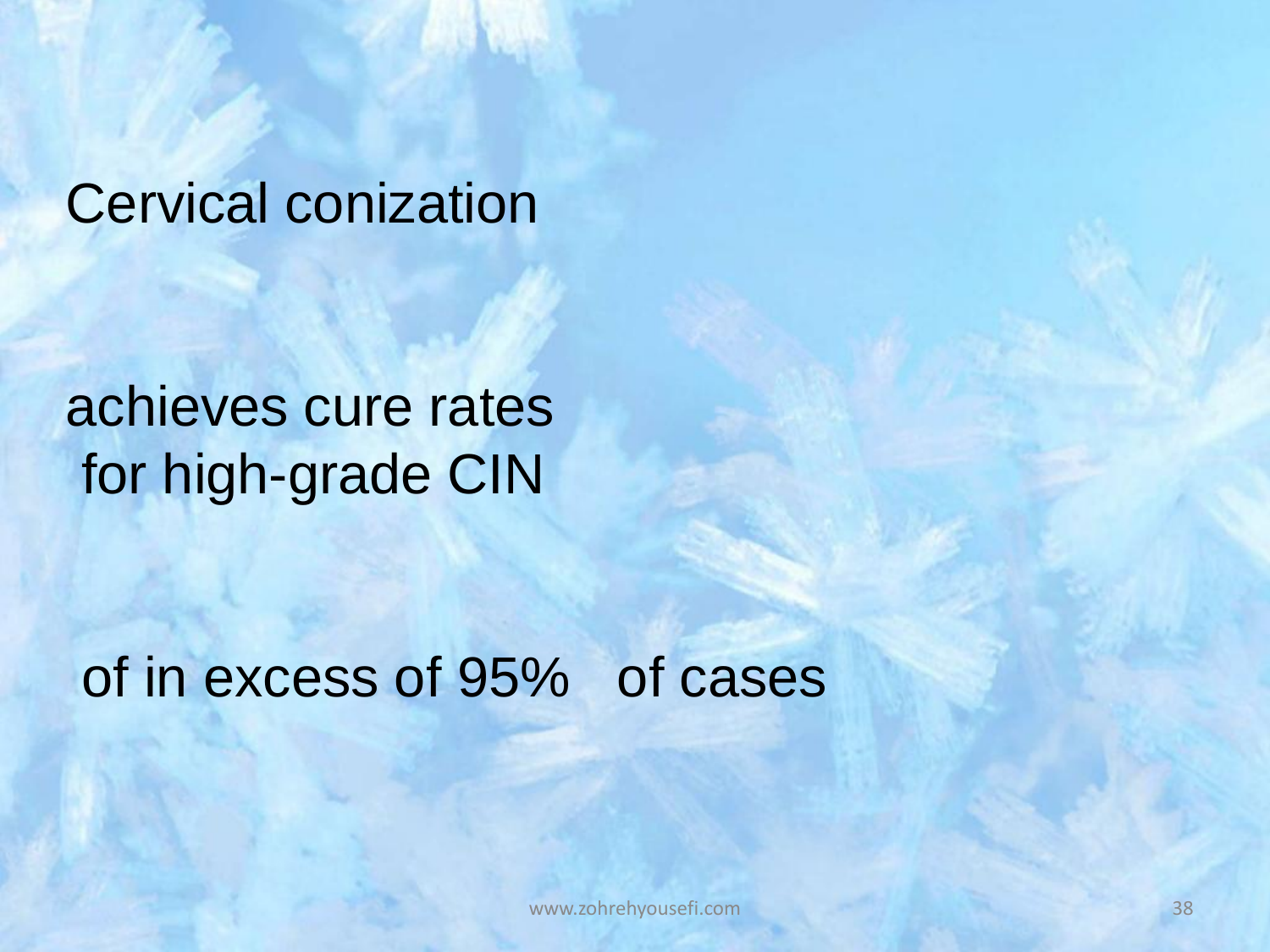Several reasons for the

absence of residual dysplasia in LEEP specimens despite

of dysplasia is identified by colposcopic biopsy

> $(16.4\% - 17.7\%)$ www.zohrehyousefi.com 39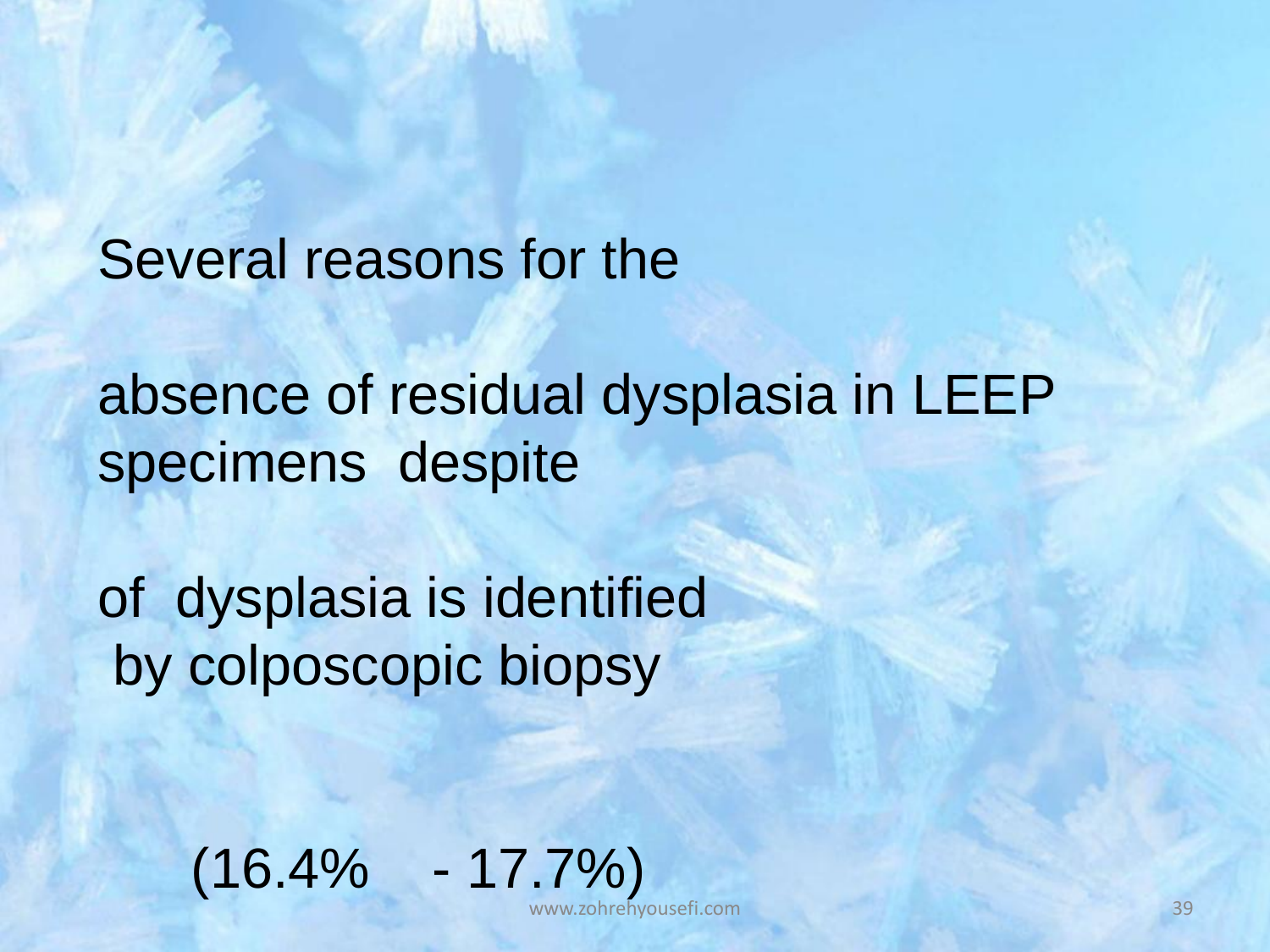• First, the CIN lesion is focal and small and removed completely by punch biopsy

•Second, the remaining small lesion after punch biopsy may undergo spontaneous regression

•Third, CINs are missed and not removed by LEEP Residual disease during follow-up

•Fourth, the wrong pathological report can be obtained fail pathologist to observe the area that contained the CIN

• Close follow-up of cases with no dysplasia in LEEP specimens is still needed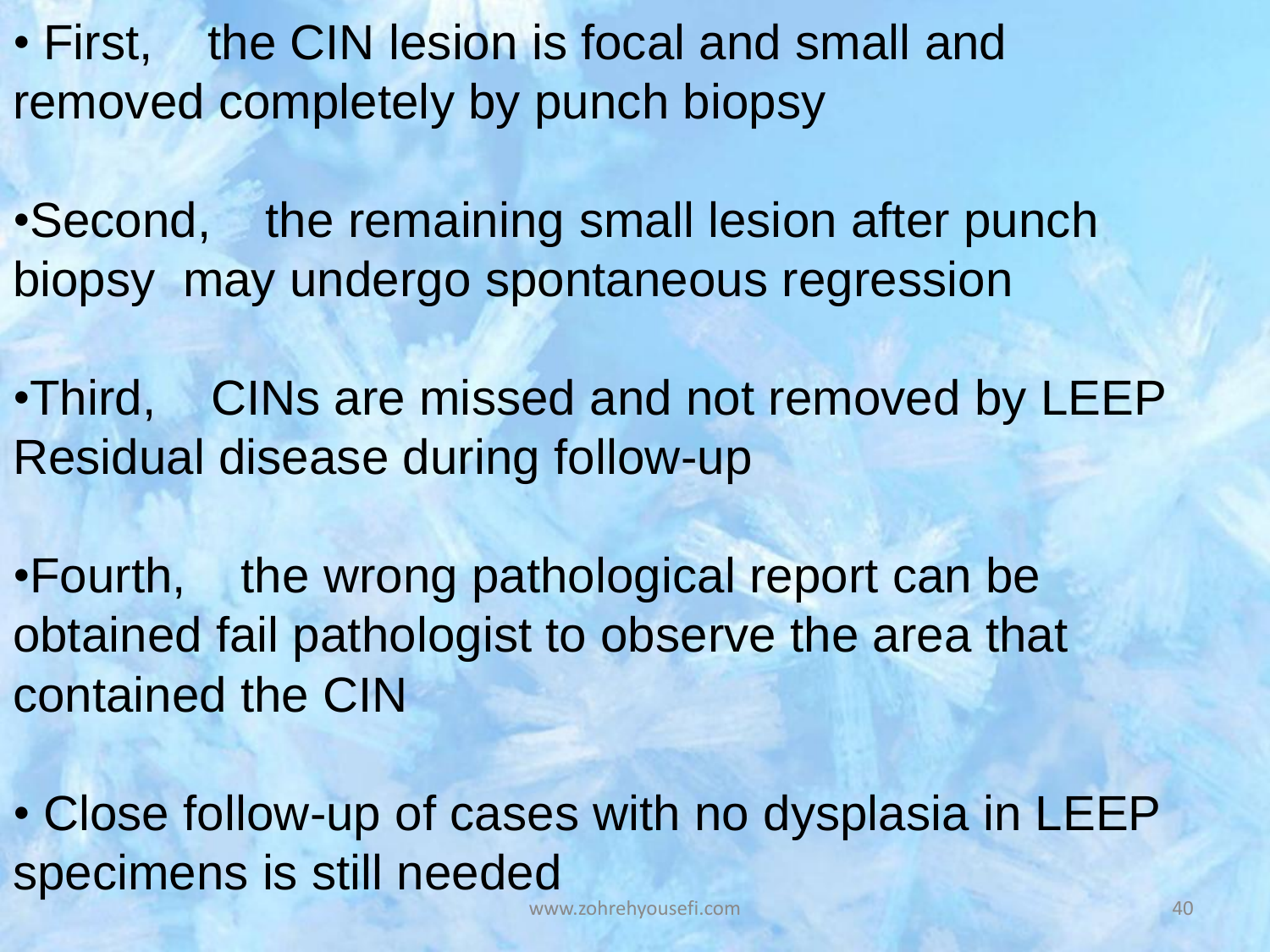Follow-up after conization:

Repeat Pap smears

and colposcopy should be performed

### at 6 and 12 months post treatmen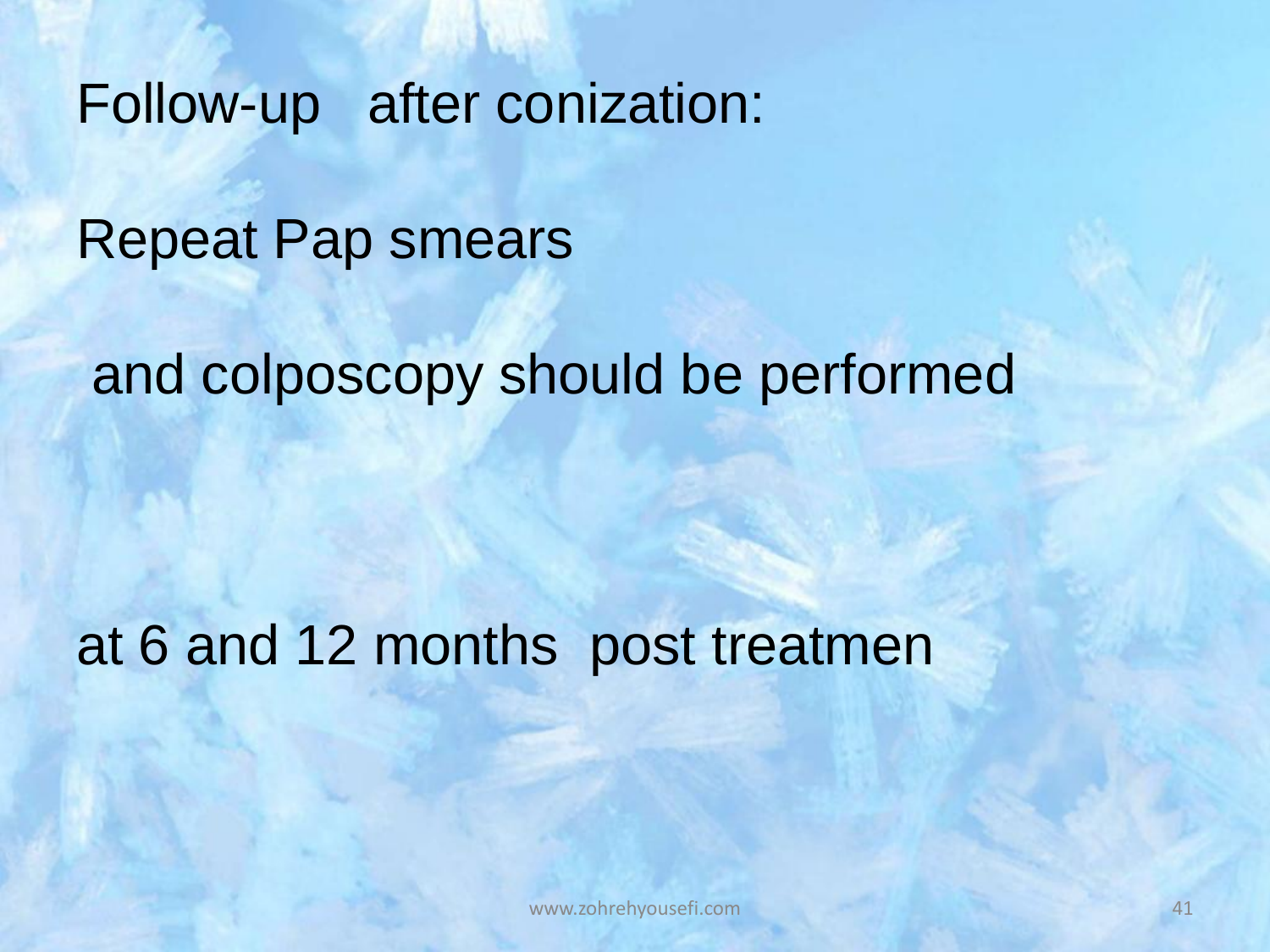#### After several normal Pap test

the patient may return to

annual screenin

particularly if a high risk HPV DNA test

is negative